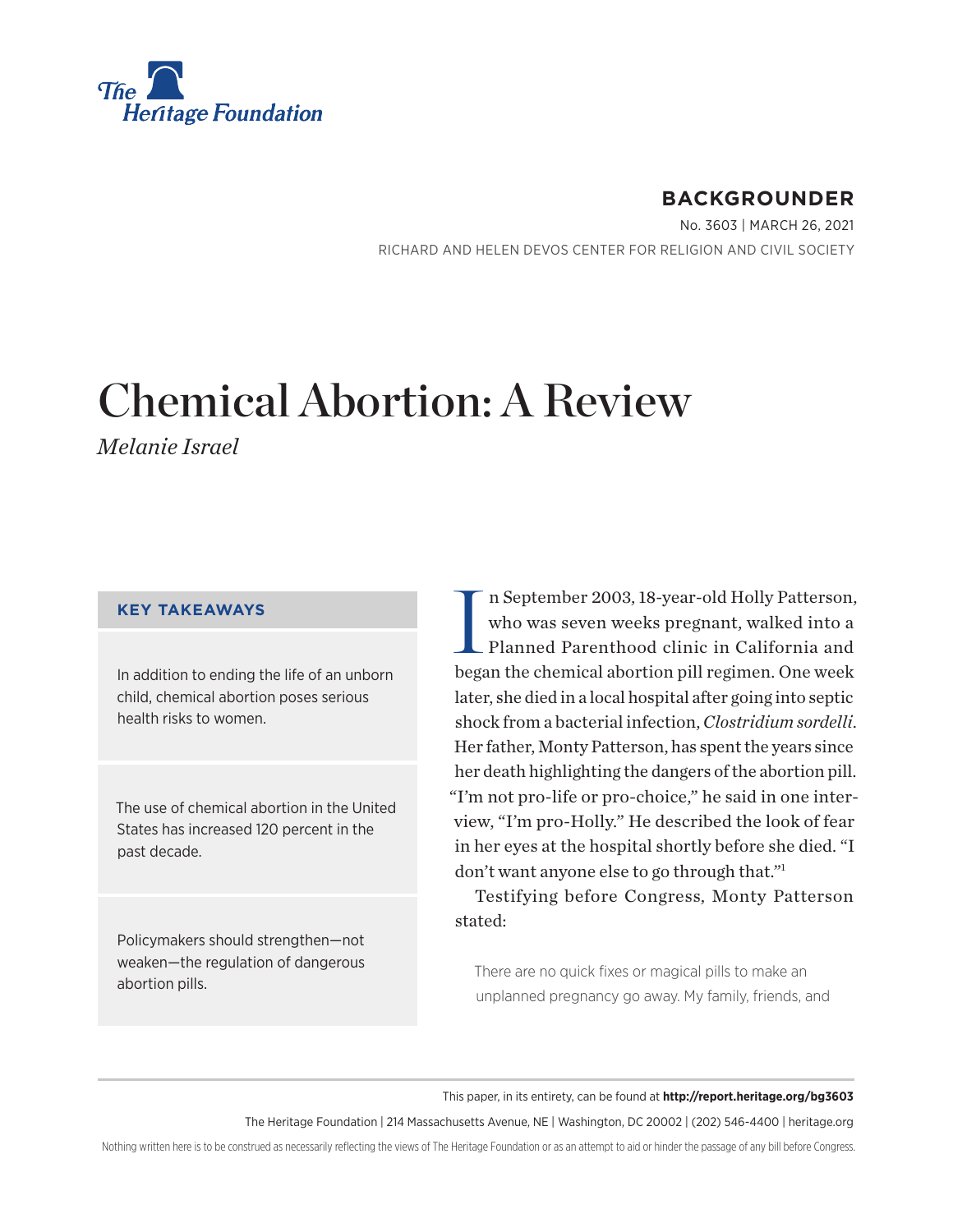<span id="page-1-0"></span>community were deeply saddened and are forever marred by Holly's preventable and tragic death. It is my vibrant memory of Holly and her premature death that have inspired me to make the public aware of the serious and lethal effects of the [abortion pill] regimen…. It is a natural instinct to protect our loved ones and speak for those who cannot speak for themselves."<sup>[2](#page-18-0)</sup>

While Holly was the first person in the United States known to have died in this manner, she would not be the last.

#### The Chemical Abortion Process

In the chemical abortion process a woman typically takes two pills: mifepristone and misoprostol. Mifepristone blocks the uterus from receiving a critical hormone, progesterone, which is required to sustain a pregnancy. As a result of the progesterone inhibitor, the lining of the uterus deteriorates and cannot transfer adequate nutrients to the developing unborn child, causing its death. Twenty-four to 48 hours after taking mifepristone, a woman takes the second part of the abortion pill regimen, misoprostol, which causes uterine contractions to complete the abortion process and empty the uterus. Misoprostol's use in the abortion pill regimen is "off label," that is, it was not created to be used in the abortion process.

Surgical abortion, in contrast, is a procedure that—in the first or second trimester—involves a health care provider using instruments such as clamps, cutterete blades, or suction catheters to extract an unborn child from the womb. For a very late-term abortion, a lethal injection kills the child in utero, and the child is delivered stillborn[.3](#page-18-0)

According to current Food and Drug Administration (FDA) guidelines, mifepristone may be taken up to 70 days (10 weeks) into pregnancy, although practitioners often fail to abide by the gestational limitation[.4](#page-18-0) Common side effects of mifepristone include fever, nausea, vomiting, chills, and dizziness, along with cramping and bleeding more pronounced than a heavy menstrual period. Mifepristone is associated with other, more serious, adverse effects, including hemorrhaging, immune system inhibition, and septic shock.

Between 2000 and 2006, the FDA was aware of six deaths associated with mifepristone, as well as "nine life-threatening incidents, 232 hospitalizations, 116 blood transfusions, and 88 cases of infection."[5](#page-18-0) As of 2018, the FDA is aware of 24 deaths associated with mifepristone and more than 4,000 adverse events.<sup>[6](#page-18-0)</sup> Unfortunately, these reports likely do not represent the full scope of unfavorable outcomes as a result of weaknesses in the FDA's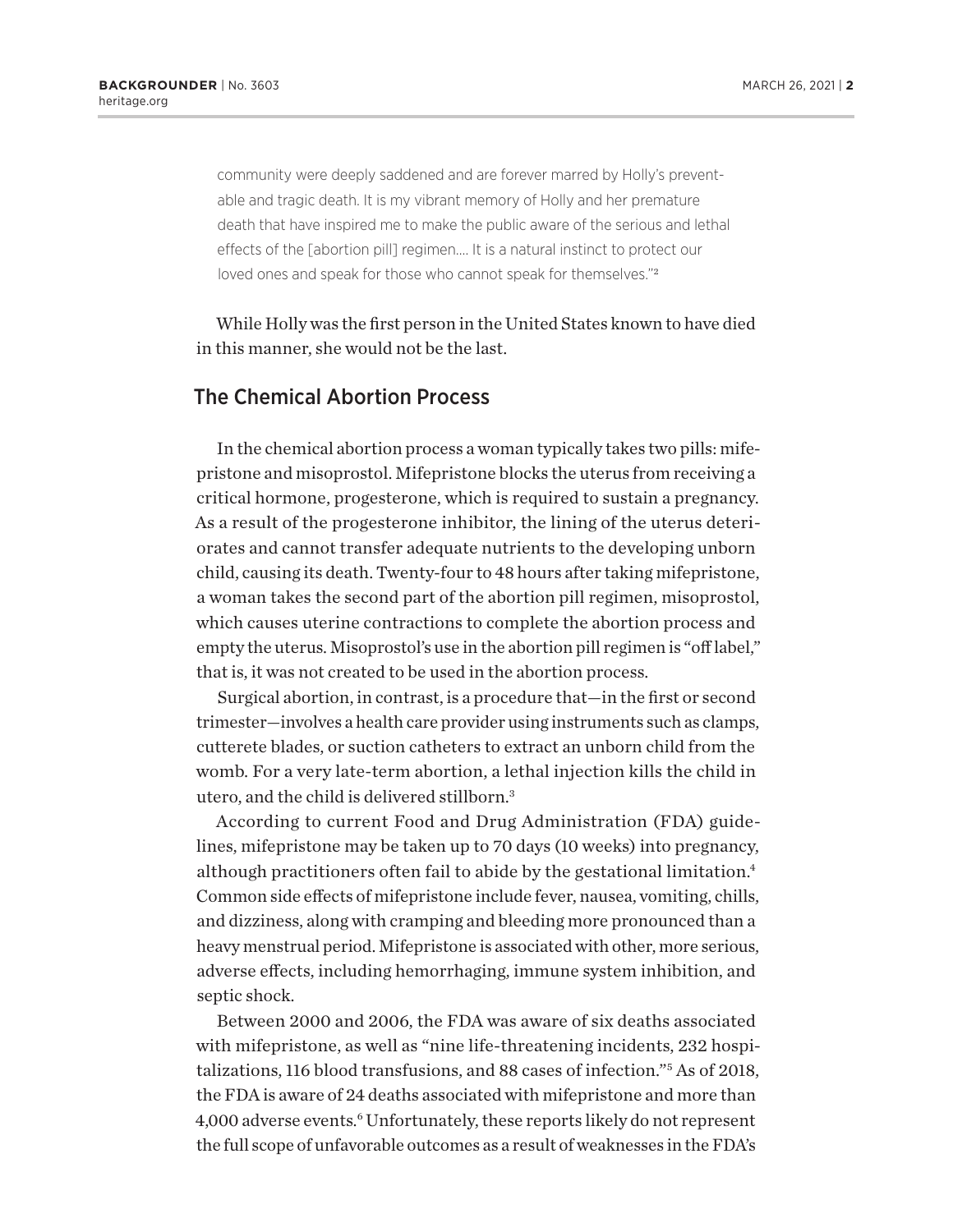<span id="page-2-0"></span>Adverse Events Reporting System (FAERS), which are discussed later in this *Backgrounder*. As of December 2018, an estimated 3.7 million women had used mifepristone in the United States.<sup>7</sup>

In the past decade, the chemical abortion rate has increased an astounding 120 percent according to the Centers for Disease Control and Prevention (CDC). According to its 2018 abortion surveillance report, 40 percent of abortions reported were chemical in nature (38.6 percent occurred prior to nine weeks, and 1.4 percent occurred after nine weeks)[.8](#page-18-0) The Guttmacher Institute, an abortion-focused research organization, reports that chemical abortions comprised 6 percent of U.S. abortions after mifepristone's approval in 2000 and comprised 31 percent of abortions in  $2014<sup>9</sup>$ 

Unfortunately, any discussion of U.S. abortion data requires a caveat. Reporting by the states to the CDC is not mandatory; not all states submit data, and the process is not streamlined. The Guttmacher Institute directly surveys abortion providers and is able to glean information from providers in states that are not represented in the CDC's report, but, again, reporting is not mandatory. Ultimately, U.S. abortion reporting standards are not timely and streamlined, which is detrimental to public policy discussions about the issue[.10](#page-18-0)

Nonetheless, the data that are available conclusively demonstrate that chemical abortions make up a rapidly increasing share of abortions in the U.S.

#### **History**

Roughly four decades ago, chemical abortion did not exist. Today, it is pervasive. The road from nonexistence to ubiquitous usage is a winding tale and begins in a lab in France.

**International Development.** The compound that would lead to the advent of the abortion pill was discovered under the leadership of French scientist Dr. Etienne Baulieu in 1980 at Roussel-Uclaf, a French pharmaceutical group for which Baulieu was a consultant. The compound became known as RU-486, a shortened version of its registration.<sup>11</sup> After undergoing clinical tests in several countries in the early 1980s, the abortion pill became available in France in 1988.

Opposition to the drug—both in France and across the globe—was swift. Hoechst AG, a German pharmaceutical company and majority shareholder in Roussel-Uclaf, was concerned about the threat of boycotts due to its market share of drugs in the United States and ordered Roussel-Uclaf to stop producing the drug.<sup>[12](#page-18-0)</sup>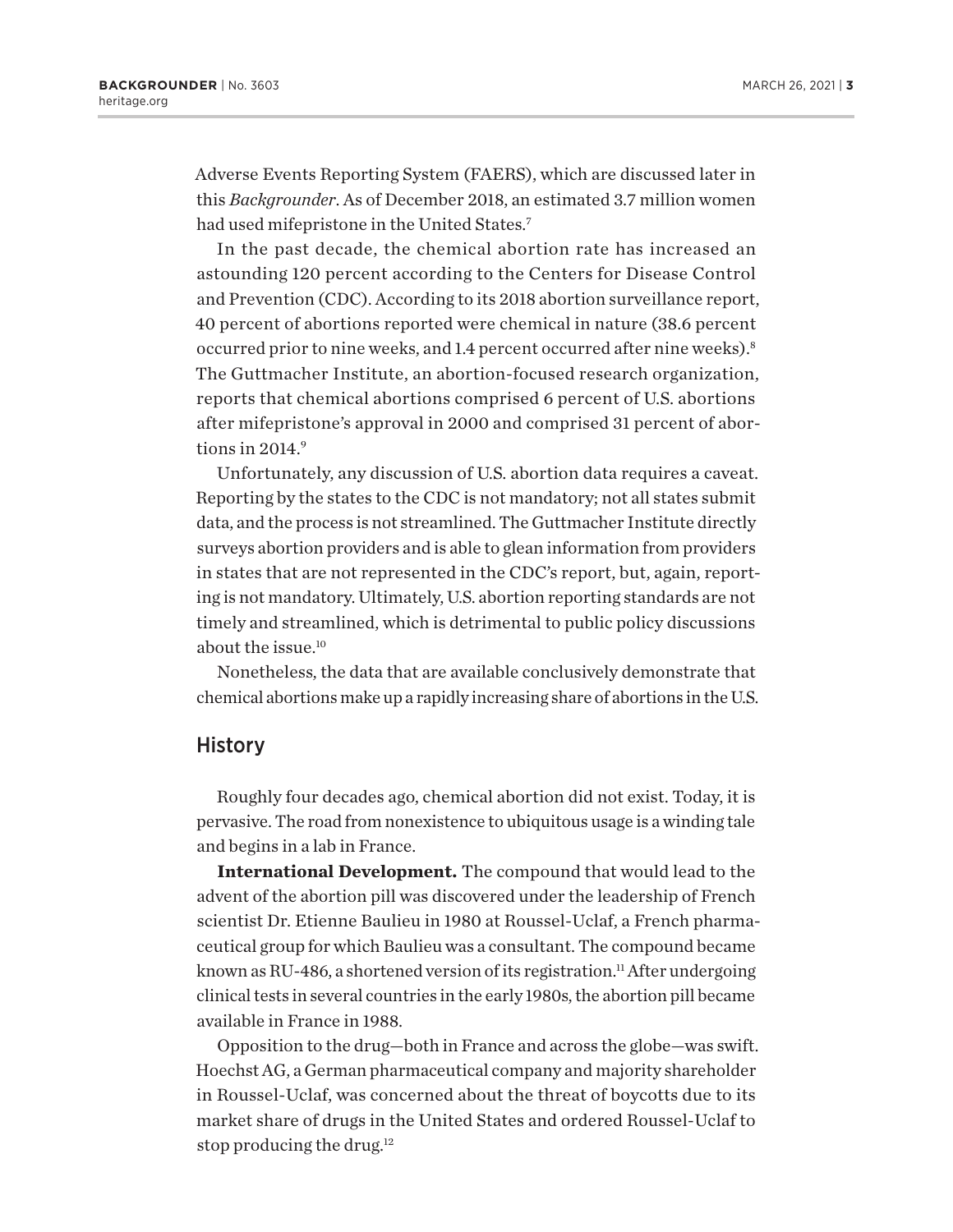<span id="page-3-0"></span>Shortly after Roussel-Uclaf announced it would pull the drug from the market, the government of France (through a combination of French law and its status as a minority shareholder of Roussel-Uclaf ) forced the company to continue distribution. Many observers believed that Roussel-Uclaf and the French Ministry of Health collaborated to keep the drug on the market and circumvent the Hoechst AG directive in order to direct public ire at the French government rather than the pharmaceutical companies.<sup>13</sup>

**Roadblocks in the United States.** With distribution in France underway, in 1989, the United States FDA issued an import alert on RU-486 out of concern for women's health and safety, drawing criticism from pro-abortion groups and policymakers.<sup>14</sup> In the years that followed, researchers and groups that promote abortion in the United States hoped that a pharmaceutical company would be willing to begin working to obtain FDA approval for legal distribution of the drug in the U.S. However, such an endeavor would be expensive and controversial. Unwilling to assume the high cost, as well as face social pressure from grassroots and political forces, no company stepped in to bring the drug to the U.S. market. Roussel-Uclaf was likewise unwilling to license the drug in the U.S. or attempt to obtain FDA approval due to the hostile political and social climate.

However, that changed in 1994 when Roussel-Uclaf agreed to license RU-486 at no cost to the U.S.-based Population Council, a nonprofit organization founded by John D. Rockefeller III, which focuses on reproductive health research and policy. The Population Council announced its intentions to find a U.S.-based manufacturer, sponsor an FDA approval application, and sponsor a clinical trial[.15](#page-18-0)

But newspaper headlines about Roussel-Uclaf's decision to hand the drug's patent over to the Population Council do not tell the full story. The decision was not altruistic. Rather, it was the result of concerted closed-door lobbying from the highest levels of the Clinton Administration.

**The Clinton Administration's Efforts to Bring Chemical Abortion to the U.S.** When President Bill Clinton took office in 1993, among his very first acts as President was to direct officials at the Food and Drug Administration and Health and Human Services to work to bring the abortion pill to the U.S. market and reconsider the FDA's import alert.<sup>16</sup> The agencies swiftly initiated talks with Roussel-Uclaf. In an explosive 2006 report, documents uncovered by government accountability group Judicial Watch demonstrated the behind-the-scenes lengths the Clinton Administration went to broker a deal between the Population Council and Roussel-Uclaf, as well as shepherd the drug through the FDA approval process.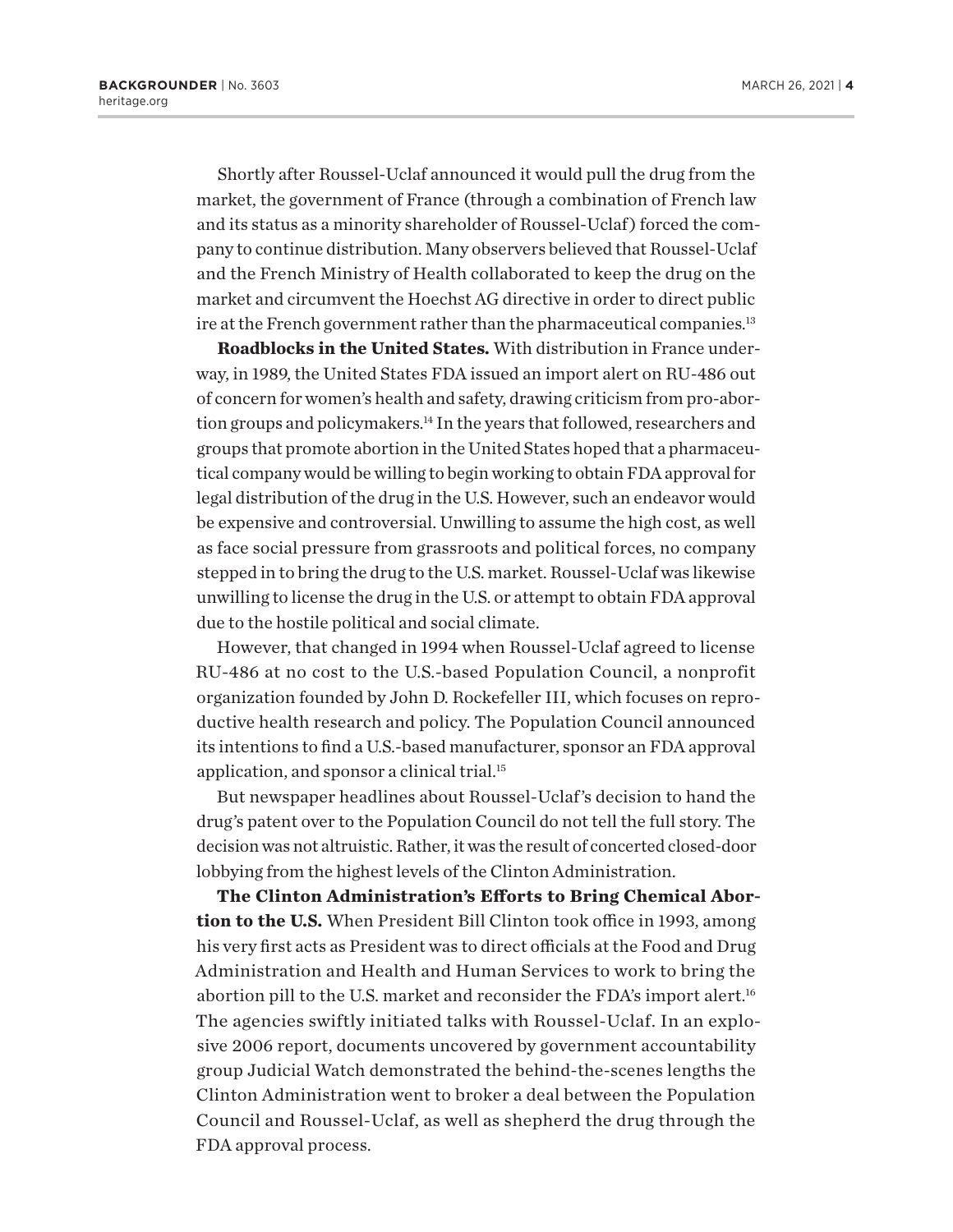<span id="page-4-0"></span>The report shines a light on the Clinton Administration's highly unusual role in the abortion pill's eventual presence in the United States. In summary, the Judicial Watch report details how—at the behest of the President—officials at the highest levels of the U.S. government exerted political and diplomatic pressure on Roussel-Uclaf and Hoechst AG to relent and end their policy of avoiding the U.S. market.

The Clinton Administration designated the Population Council as the conduit to bring the drug to the United States. Though Roussel-Uclaf was willing to give the patent for the drug to the United States government, the Clinton Administration believed that Population Council was the ideal candidate for a variety of political and administrative reasons. To wit:

- Its nonprofit status shielded it from political and economic consequences that would otherwise deter the government or a pharmaceutical company.
- The Population Council had a history of working with Roussel-Uclaf/ RU-486 during research trials at the University of Southern California in the 1980s.
- The approval process would take less time if the U.S. government did not have to go through extra steps to accept the patent from Roussel-Uclaf and then transfer it to the Population Council.
- The Clinton Administration was concerned that pro-life Members of Congress would use legislation and/or appropriation riders to block U.S. government involvement in the process.

Roussel-Uclaf insisted that the U.S. government take the highly unusual step of shielding the company from any liability for damages that might occur should the drug be brought to the U.S., going so far as to request federal legislation to that end. Such an indemnity policy was not feasible, but the Clinton Administration continued its efforts to have the Population Council serve as a surrogate.

As a condition of releasing the patent for the drug to the Population Council, Roussel-Uclaf demanded a "request" letter from President Clinton. He complied and sent a letter in May 1994, requesting that Roussel-Uclaf and the Population Council bring their plans to market RU-486 in the United States to fruition. He thanked Roussel-Uclaf on behalf of both the U.S. government and the women of America.<sup>[17](#page-18-0)</sup>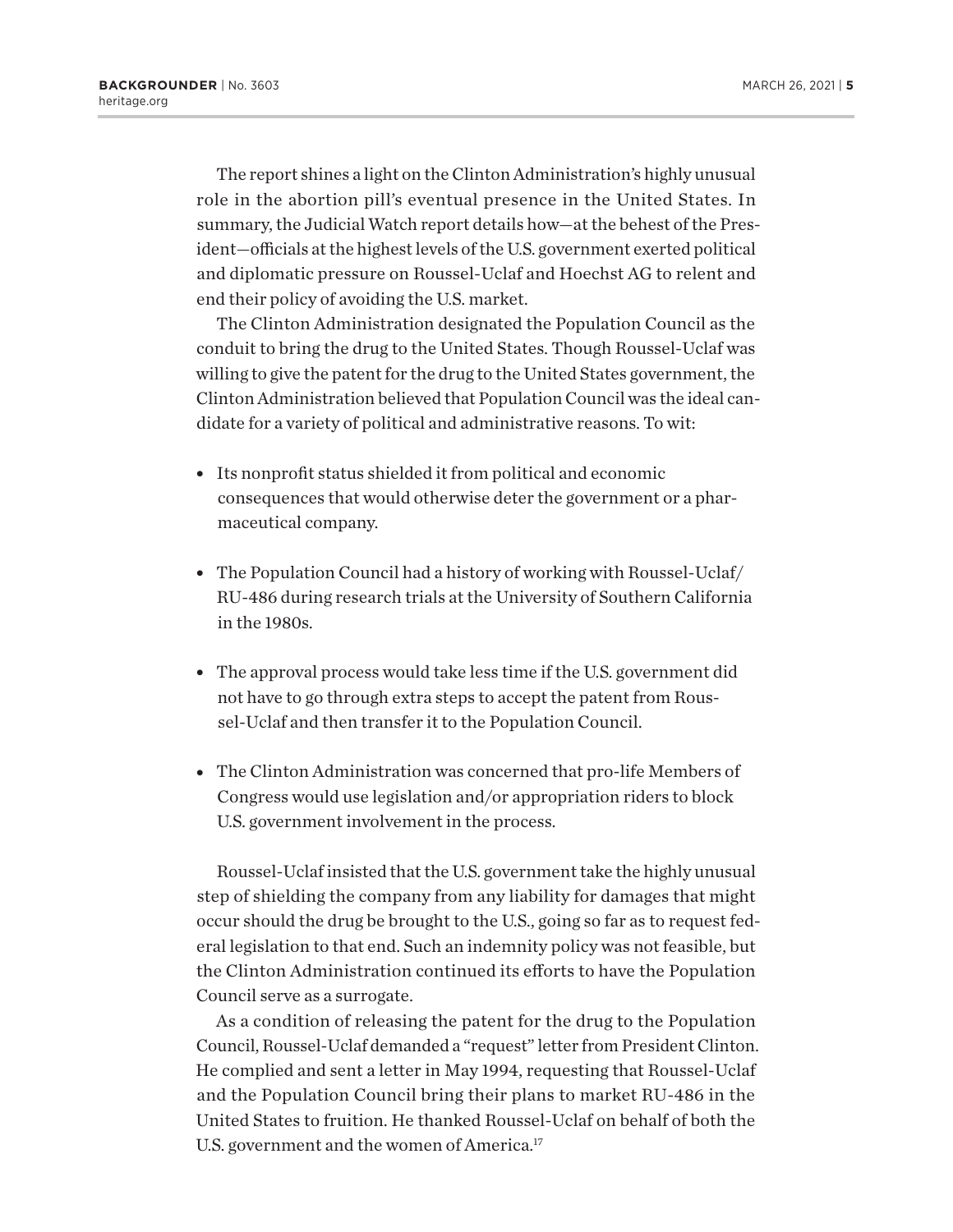## <span id="page-5-0"></span>The Approval Process

The abortion pill Mifeprex went through a complicated and controversial approval process.

**First Steps.** Below is a timeline of events that led to the eventual approval of Mifeprex in the United States.

- April 1993: Roussel-Uclaf and the Population Council announced that the company would license RU-486 to the Population Council, and the Population Council would undertake a clinical trial as well as secure a manufacturer. However, activity stalled because the two parties could not come to a conclusive settlement[.18](#page-18-0)
- May 1994: The Clinton Administration announced that a final agreement had been reached between the Population Council and Roussel-Uclaf. In addition to donating patent rights, Roussel-Uclaf would forgo any profits from the sale of the drug.<sup>19</sup>
- October 1994–September 1995: The Population Council conducted a clinical trial with more than 2,000 participants.<sup>20</sup>
- March 1996: The Population Council submitted a New Drug Application (NDA) to the FDA seeking approval for the abortion pill regimen of RU-486 used in conjunction with misoprostol. The NDA relied on data from two historic trials conducted in France, as well as prelimi-nary results from the U.S. trial.<sup>[21](#page-18-0)</sup>
- July 1996: The Reproductive Health Drugs Advisory Committee at the FDA decided favorably that the abortion pill is safe and effective and that the benefits of the drug outweighed the risks. While not binding, the FDA typically follows the advice of such committees.<sup>[22](#page-18-0)</sup>
- September 1996: The FDA issued an "approvable letter" to the Population Council for RU-486 used in conjunction with misoprostol. Approvable letters suggest that while safety and efficacy have been established, further review is needed before receiving final approval. Among other things, the FDA required full data from the U.S. trial, as well as information about distribution plans, labeling, and a commit-ment to post-marketing studies.<sup>[23](#page-18-0)</sup>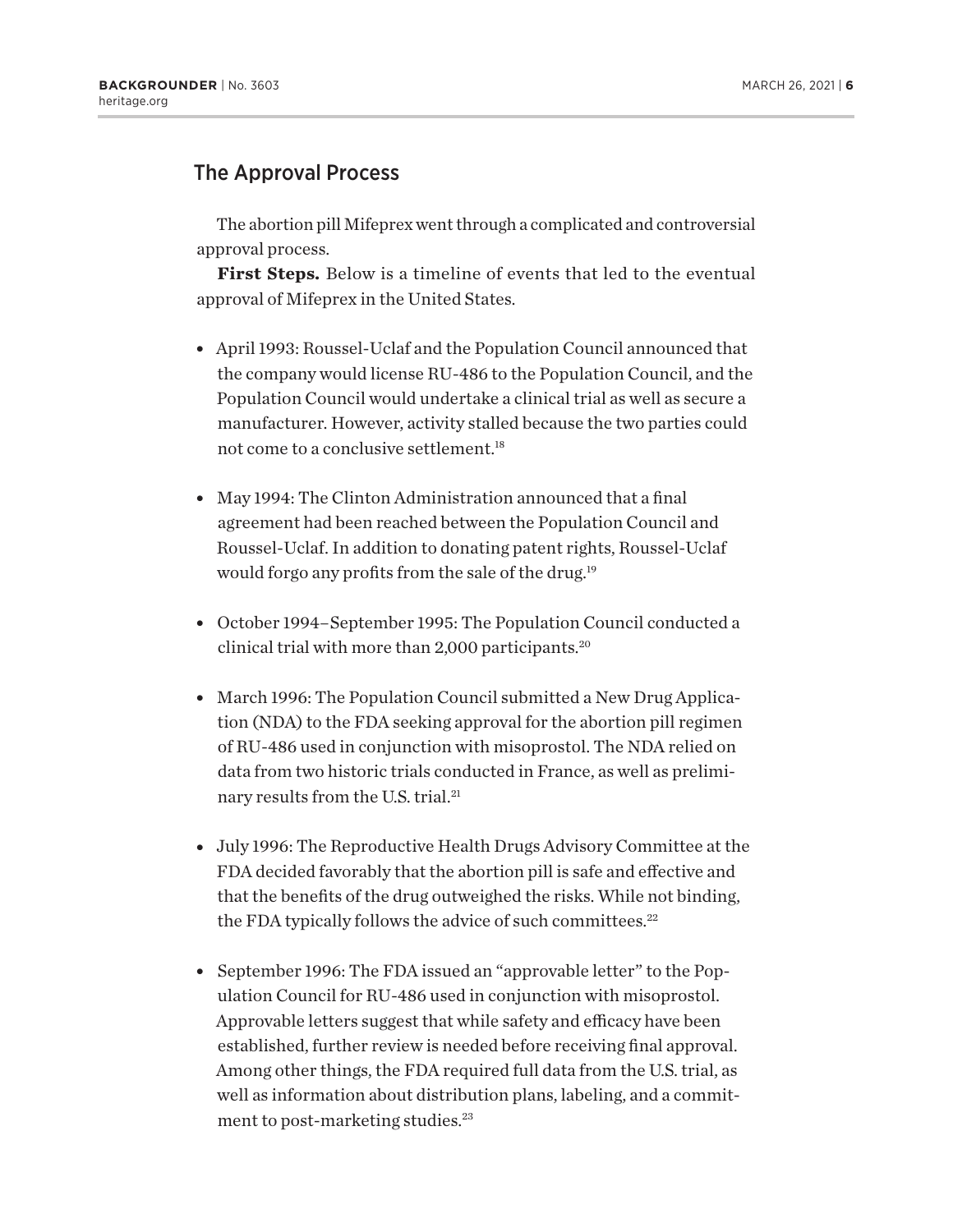- <span id="page-6-0"></span>• 1997: Danco Laboratories, created as part of a complicated network of entities connected to the Population Council, is designated as the entity responsible for manufacturing and distributing the abortion pill in the U.S. Though information about its corporate structure and funding streams is limited, public information indicates that in addition to the Population Council, it has close ties to Planned Parenthood, as well as the Buffett and Packard foundations and George Soros' Open Society Institute.[24](#page-18-0)
- 1997: Hoechst AG, the European manufacturer of RU-486, announced it would stop manufacturing the drug in light of boycott threats of a new and profitable allergy drug it produced, Allegra. Roussel-Uclaf, owned by Hoechst AG, transferred rights to the drug to a new company called Exelgyn, which was led by a former executive of Roussel-Uclaf. Exelgyn struggled for several years to secure a manufacturer and did not successfully introduce the abortion pill to additional European markets until 1999.[25](#page-19-0)
- August 1999–February 2000: The FDA conducted a second review cycle of the Mifeprex application. The Population Council submitted additional information requested by the FDA, but was still in the process of finalizing manufacturing and distribution plans[.26](#page-19-0) Throughout the FDA process, the Population Council/Danco faced a number of roadblocks, including a failed partnership with a Hungarian manufacturer, litigation involving a multi-million-dollar financial dispute with the company's lawyer, and reluctance on the part of U.S. manufacturers to involve themselves with an abortion drug or subject themselves to potential liability disputes.
- March 2000–September 2000: The FDA conducted a third and final review cycle and made its deliberations, and the drug sponsor secured an undisclosed manufacturer. According to a 2008 Government Accountability Office report, among the details the FDA deliberated was whether or not to approve Mifeprex under Subpart H regulations. Subpart H of the FDA drug approval process provides for accelerated approval and restricted distribution of certain drugs.[27](#page-19-0) *The New York Times* reported<sup>28</sup> that during negotiations, the FDA was considering a number of stipulations, including requirements that only physicians prescribe the drug, that they be trained to provide ultrasounds, have admitting privileges at a nearby hospital, and that they register with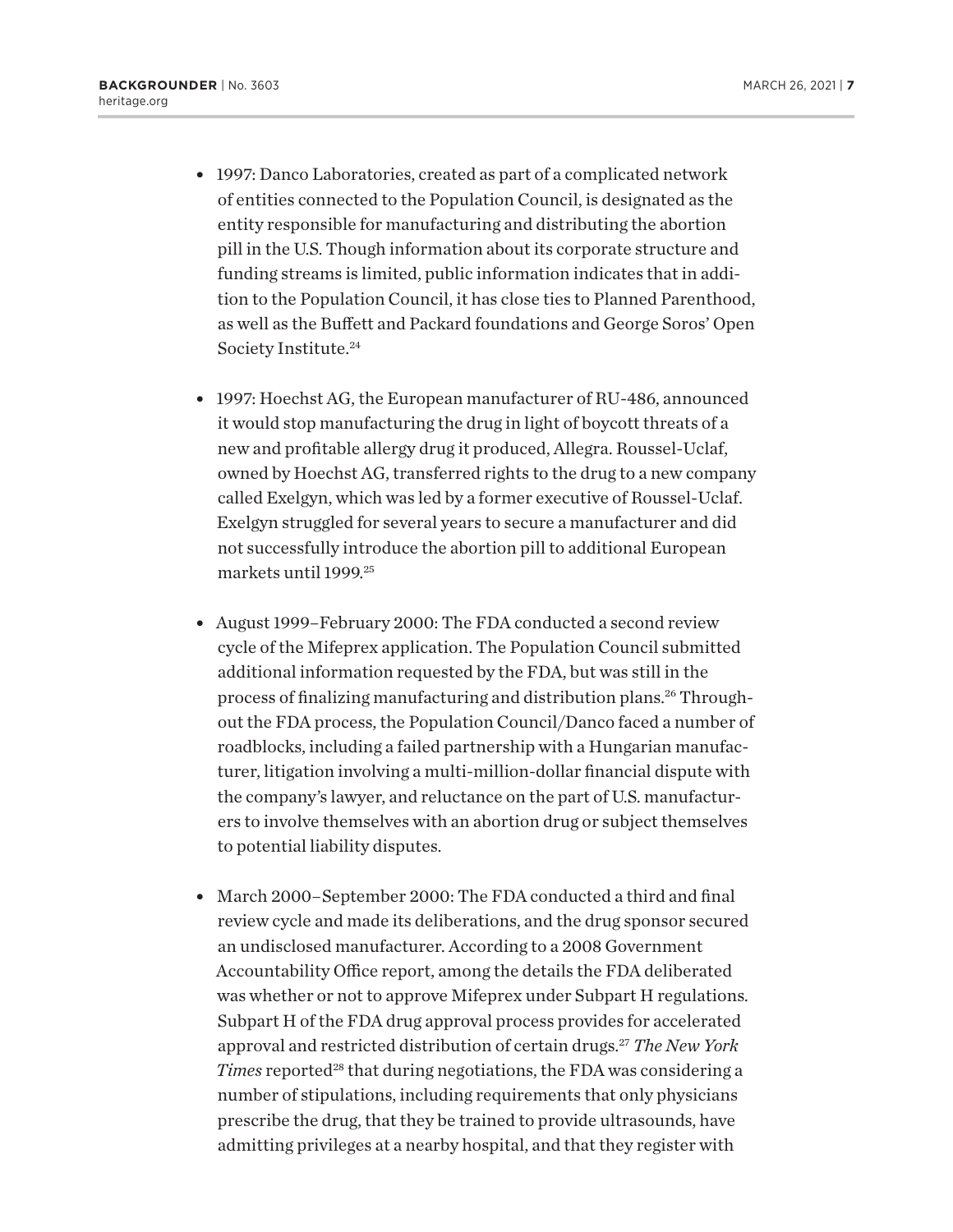<span id="page-7-0"></span>the drug distributor. Abortion advocates balked at the proposed restrictions and quickly convened to strategize ways to stop the FDA from imposing the restrictions.[29](#page-19-0)

**Final Approval.** On September 28, 2000, the FDA approved Mifeprex through 49 days gestation. The proposed restrictions that pro-abortion groups had protested months earlier were largely absent from the final terms.

Danco was unable to secure a manufacturer in the U.S. or Europe. When the FDA approved the drug, it made the unprecedented step of refusing to identify "the names of the experts who reviewed RU-486 for the agency.["30](#page-19-0) The FDA also would not specify where the drug would be made, citing safety and security concerns. However, officials in China confirmed that the drug would be manufactured by the Hua Lian Pharmaceutical Company, a stateowned company and subsidiary of the Shanghai Pharmaceutical Group.<sup>31</sup>

Pro-life critics were quick to voice their objections. The FDA's claim that it was concerned for employee safety and security at the Chinese plant was dubious considering the fact that demonstrations and protests are not allowed in the communist country. Furthermore, policymakers and the general public balked at the fact that a country with a brutal and draconian "one child policy" (now a two-child policy), carried out through forced abortions and sterilizations, was sourcing the drug to the U.S. $32$ 

#### Regulation

Upon approval through the Subpart H process in 2000, the FDA imposed certain restrictions on the drug in order to ensure safe use. Restrictions included requirements that qualified prescribing physicians had to be able to accurately date the pregnancy (including providing or referring for an ultrasound), diagnose an ectopic pregnancy, provide surgical intervention or make alternative plans for the woman's care if the chemical abortion was unsuccessful and complications ensued, and notify Danco of serious adverse events or a failed abortion.<sup>33</sup> A woman would take the initial dose of Mifeprex on day one, then take misoprostol after a doctor's appointment two days later. Two weeks after the chemical abortion, she would have a follow-up visit to confirm the abortion was completed.

In 2007, the Food and Drug Administration's Amendments Act established a risk evaluation and mitigation strategy (REMS) for certain drugs and determined that REMS would *automatically* apply to drugs previously approved under Subpart H with elements to assure safe use (ETASU). As of March 2021, 60 drugs are subject to REMS, and 88 percent of them include ETASU[.34](#page-19-0)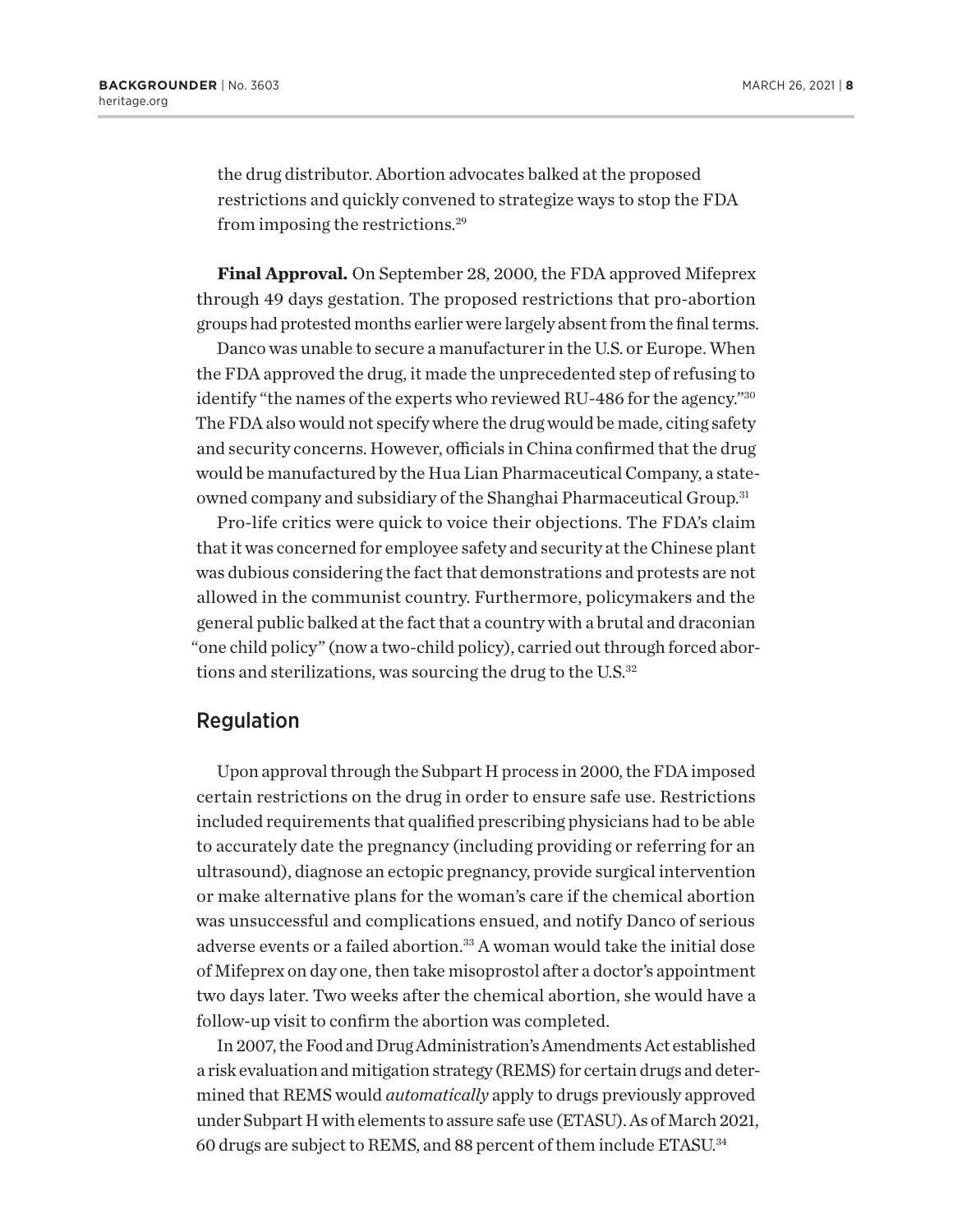<span id="page-8-0"></span>In 2011, new REMS for Mifeprex included a requirement for a medication guide and three types of ETASU. These ETASU include requirements on the part of certified prescriber; a requirement that the drug only be dispensed in certain health care settings (not retail pharmacies); and patient informed-consent provisions, as well as a restricted shipping process[.35](#page-19-0)

In 2016 under the Obama Administration, the FDA revised the mifepristone label and loosened the REMS regulating the drug in response to proposals from Danco.<sup>36</sup> The new labeling changed the dosage requirements from three 200mg pills to a single 200mg pill and eliminated the requirement that a patient receive an in-person evaluation two weeks later to ensure a completed abortion. Additionally, women no longer ingest mifepristone at a health care provider's office (though the requirement that mifepristone only be dispensed in certain health care settings, not retail pharmacies, remains in place). The FDA loosened the prescriber requirement by changing the term "licensed physician" to "healthcare provider who prescribes." The labeling expanded the use of mifepristone from 49 days gestation to 70 days gestation.<sup>37</sup>

The FDA determined that a REMS—including the ETASU—was still necessary, but made a number of modifications, one of which was a change to adverse events reporting. Prior to 2016, prescribing physicians had to agree to report serious adverse events and failed abortions to Danco. But under the new REMS, only *deaths* remain part of the reporting requirements[.38](#page-19-0) GenBioPro's generic version of the drug, which was approved in April 2019, is subject to identical restrictions, and the REMS were combined into one shared system.<sup>39</sup>

The Guttmacher Institute notes that as early as 2001 approximately 83 percent<sup>[40](#page-19-0)</sup> of abortion providers were not using the FDA's pre-2016 regimen; the abortion industry almost immediately used a lower mifepristone dosage, increased the gestational limit from seven weeks to nine weeks, lowered the number of visits required at a clinic, and allowed for the second half of the regimen—misoprostol—to be taken at home. The 2016 FDA label change largely mirrored these "evidence-based" practices.

#### Remaining Questions About the Approval Process

In the two decades since mifepristone became available in the U.S., concerns about the approval process have not been assuaged—and lingering questions remain.

**Subpart H.** The FDA approved mifepristone under the Subpart H regulatory scheme, which provides for an accelerated process. In order to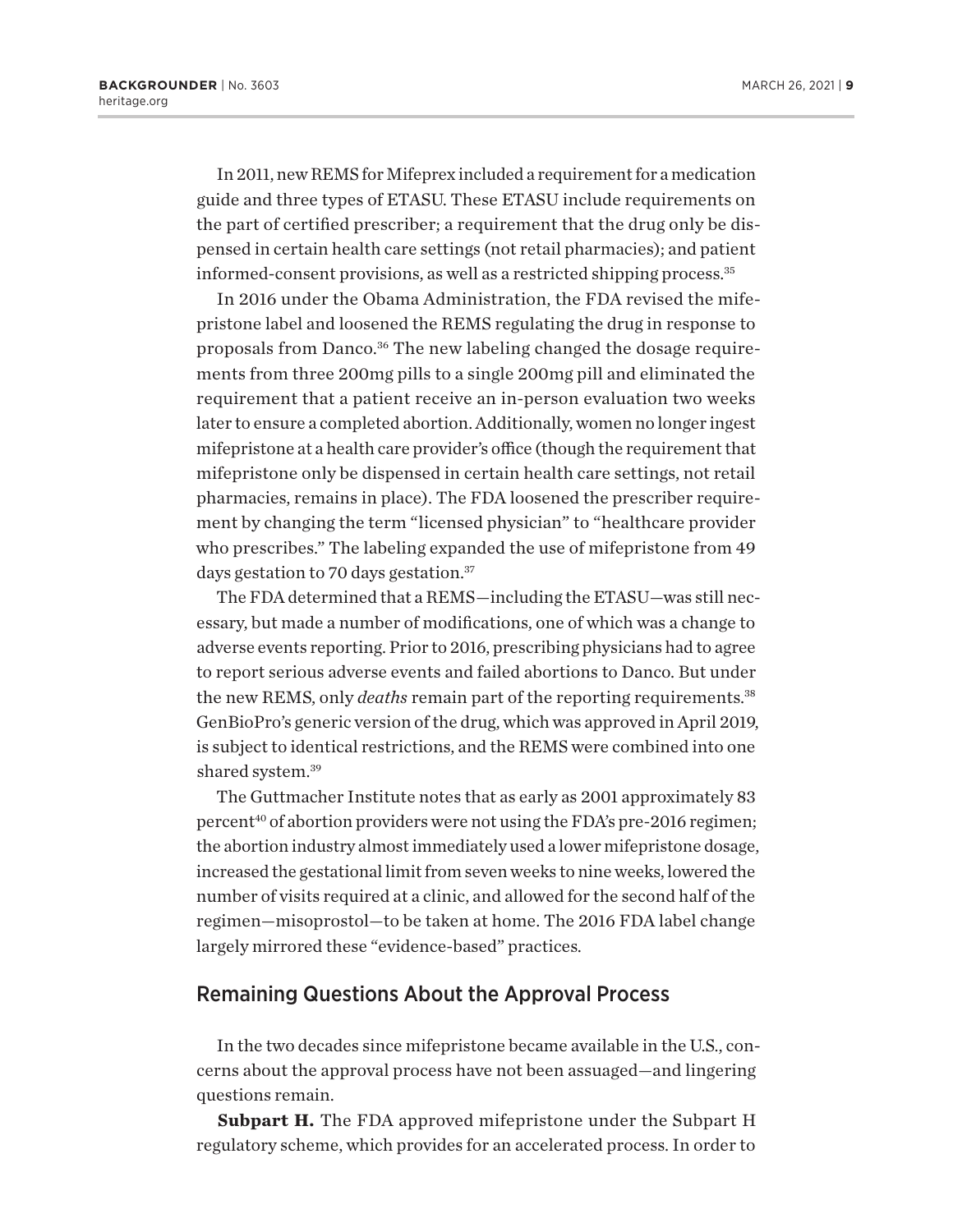<span id="page-9-0"></span>receive Subpart H approval, a drug must address a "serious or life-threatening illness," of which pregnancy is neither. As the sponsor, the Population Council reportedly objected to the drug's approval under Subpart H on identical grounds.<sup>41</sup>

For Subpart H approval, a drug must also show a therapeutic benefit over existing treatment options. The FDA justified its decision because a chemical abortion can allow a person to avoid a surgical procedure, but relied on historically controlled clinical trials rather than trials that would have compared women taking the abortion pill to women undergoing surgical abortion—and, therefore, did not establish a direct comparison of the safety and efficacy of those two specific options.

**Off-Label Use of Misoprostol.** Furthermore, the second half of the abortion pill, misoprostol, is designed to address conditions like ulcers for people who take non-steroidal anti-inflammatory drugs. In approving mifepristone and the abortion pill regimen, the FDA mandated the off-label, unapproved use of misoprostol for abortion. This promotion is a departure from the FDA's typical role in ensuring that a drug is used for its intended purposes.

G.D. Searle, which manufactures Cytotec (the brand name for misoprostol) issued an "Important Drug Warning" letter less than one year after the abortion pill received approval. The letter warned that Cytotec's intended use is for gastric ulcers, that "administration by any other route is contraindicated in women who are pregnant because it can cause abortion," and listed potential side effects such at uterine rupture.<sup>42</sup> To this day, the Cytotec/misoprostol label maintains a "black box" warning to pregnant women.

Cytotec/misoprostol is among the drugs often used during the labor induction process because it can spur cervical ripening and uterine contractions. This use in the labor and delivery setting is also not approved, and complications such as excessive contractions (uterine tachysytole) can lead to serious adverse effects such as amniotic fluid embolism and uterine rupture, with the risk of uterine rupture increasing with gestational age or if a woman has had prior uterine surgeries such as a C-section.<sup>43</sup>

The Cytotec/misoprostol label specifically warns that, when used outside its approved indication, a woman's "[u]terine activity and fetal status should be monitored by trained obstetrical personnel in a hospital setting.["44](#page-19-0) It is striking that in the labor and delivery setting, Cytotec/misoprostol is used under close supervision of health care practitioners, whereas during the chemical abortion process (or, in some cases, miscarriage management) the drug is self-administered outside a health care setting.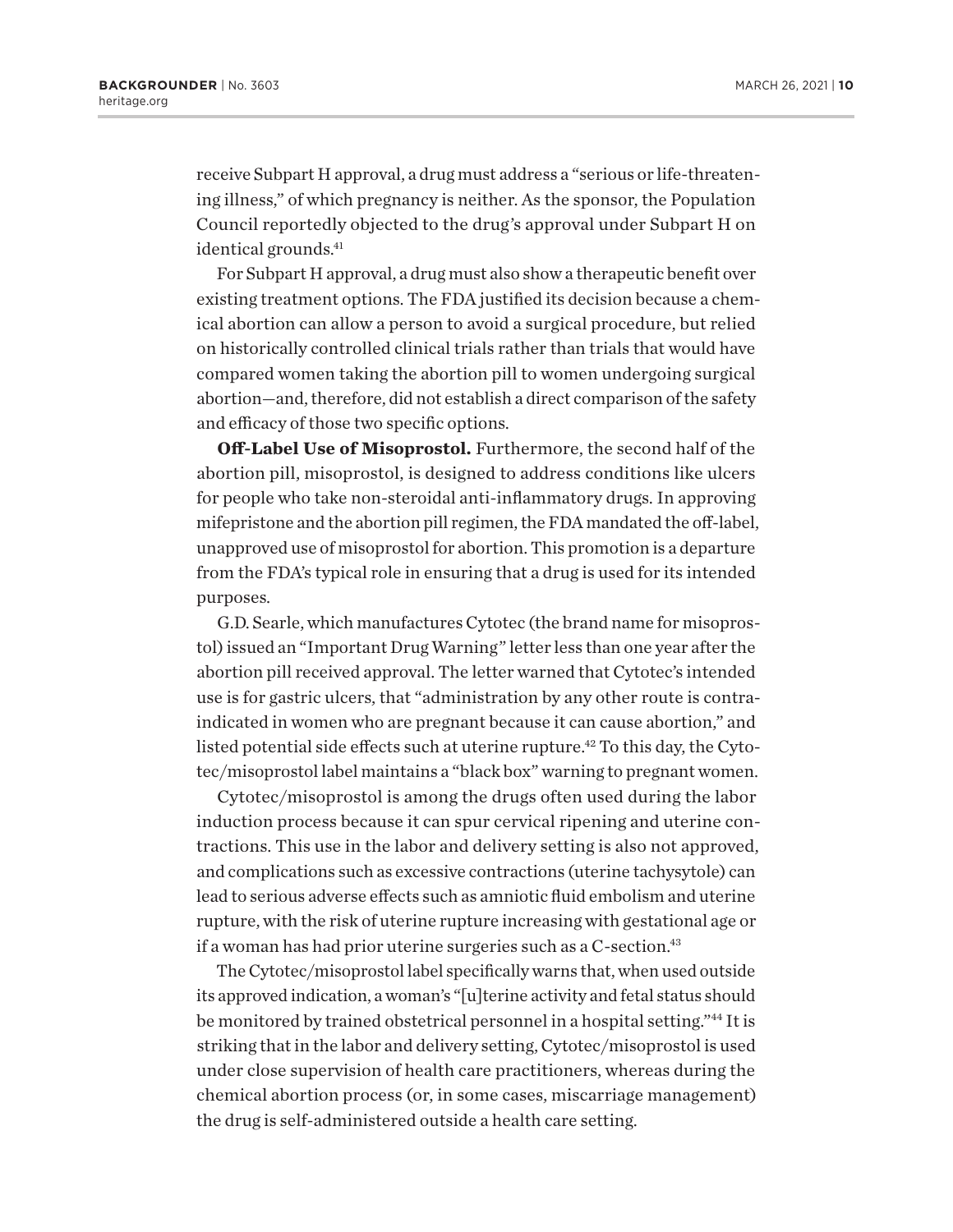## <span id="page-10-0"></span>Health and Safety Risks

The health risks associated with the abortion pill regimen are extensive, and the FDA's FAERS does not adequately capture the full extent of complications women have experienced.

Serious—in some cases, fatal—adverse events associated with mifepristone include sepsis and ruptured ectopic pregnancy. Other side effects, such as fever, pelvic inflammatory disease, cramping, and nausea, are not uncommon. The possibility that a woman will experience complications increases the further along she is in her pregnancy[.45](#page-19-0)

**Blood Type Incompatibility.** If a woman obtains an abortion and her provider fails to determine her blood type and provide appropriate care, the health of her baby in subsequent pregnancies can be at risk. Determining Rh factor—the presence or absence of a protein found on red blood cells—is an important part of prenatal care, with a blood test typically occurring at the beginning of a pregnancy.

According to the American College of Obstetricians and Gynecologists (ACOG), complications can ensue if a woman is Rh-negative and the baby is Rh-positive because when the two different blood types mix, a woman's body will make antibodies to try to destroy the Rh-positive blood. "These antibodies can cross the placenta and attack the fetus's blood cells. This can lead to serious health problems, even death, for a fetus or a newborn.["46](#page-19-0)

This problem typically does not occur during a first pregnancy because there is not enough time for many antibodies to develop. However, without receiving treatment during the first pregnancy, if "the woman later gets pregnant again with an Rh-positive fetus, she can make more antibodies. More antibodies put a future fetus at risk."<sup>[47](#page-19-0)</sup> The ACOG notes that this issue can also arise even if a pregnancy is not carried to term, be it due to miscarriage, ectopic pregnancy, or abortion.

A RhoGAM shot—both during pregnancy and immediately after delivery—prevents the woman's body from initiating the antibody response, but is specific to the individual pregnancy and would be necessary for any other subsequent pregnancies with an Rh-positive baby.

ACOG recommends this treatment after an abortion at any gestation and regardless of method, surgical or chemical[.48](#page-19-0) The National Abortion Federation, in contrast, does not recommend this treatment for abortions occurring before eight weeks[.49](#page-19-0) So, providers who fail to determine a woman's blood type and, if indicated, initiate applicable treatment may be putting women in a situation where she makes antibodies that—in the words of ACOG—"put a future fetus at risk."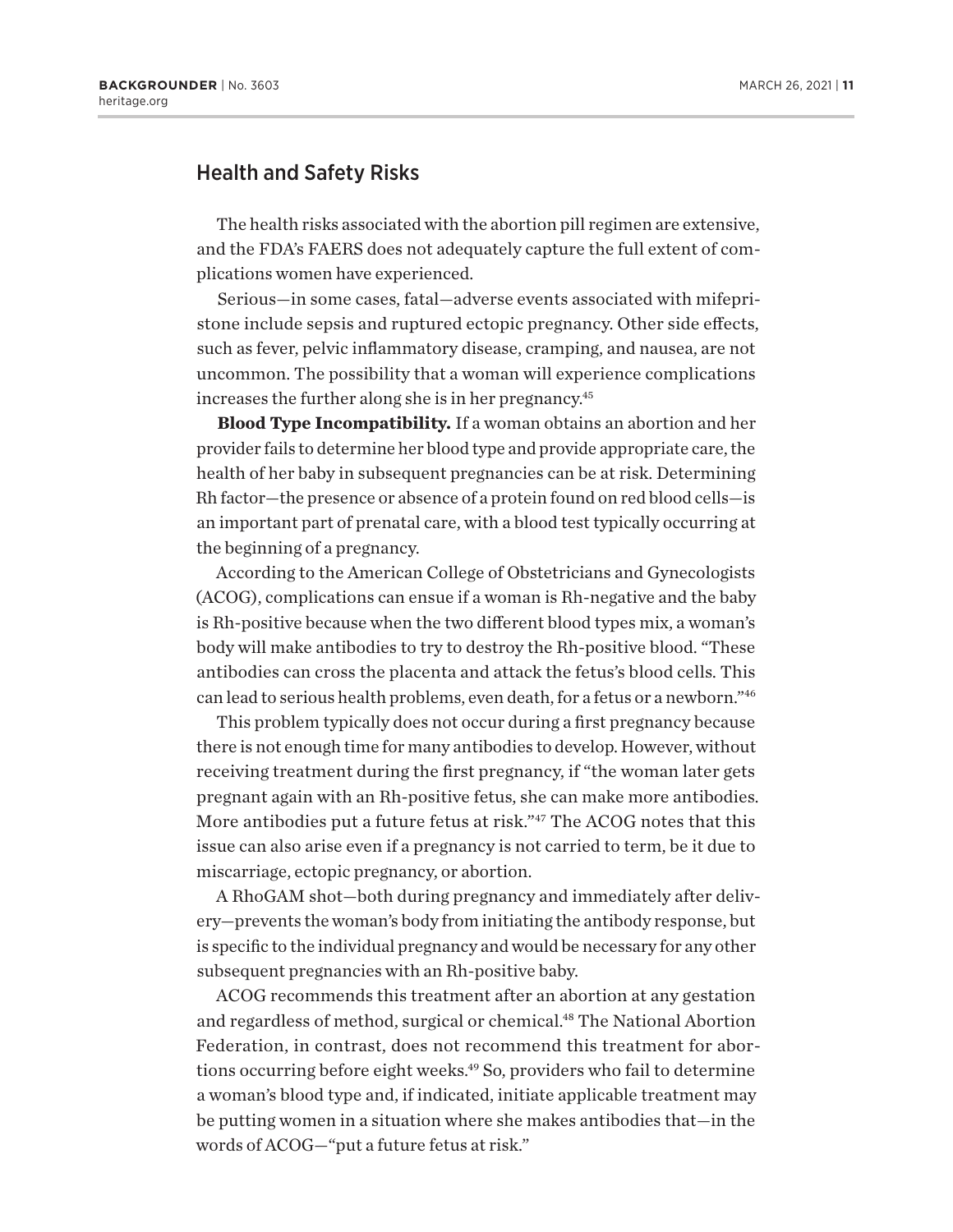<span id="page-11-0"></span>**Adverse Events.** As a condition of becoming a certified prescriber, the prescriber agreement originally required prescribers to report serious adverse events and complications to Danco, who, in turn, submits regular reports to the FDA. These adverse events—as well as voluntary reports to the MedWatch program (to which both health care professionals and consumers can contribute) are compiled in the FDA's FAERS. But when a woman experiences an abortion complication, she will likely report to an emergency room or other outpatient facility rather than the practitioner who prescribed the abortion pill regimen. Not all abortion providers have hospital admitting privileges, which inhibits continuity of care. There is no way to know how often emergency rooms and other facilities fail to report complications to Danco or the FDA, as they may not know the woman is undergoing an elective chemical abortion as opposed to a miscarriage.

In 2016, the FDA weakened the reporting requirements so that only deaths were required to be reported to the FDA. To date, mifepristone has been tied to 24 deaths and more than 4,000 adverse events.<sup>50</sup> Because reporting adverse events other than death is voluntary, it is impossible to capture a truly accurate representation of complications associated with chemical abortion.

Chemical abortion proponents tout chemical abortion as safe and effective, but many studies require caveats and additional context that call some of these claims into question.[51](#page-20-0) Simply put, U.S. abortion data often leaves much to be desired, because there is no single federal standard or centralized tracking[.52](#page-20-0) Studies in Finland, whose single-payer health system and robust record-keeping protocols differ from the systems and protocols in the U.S., paint a less rosy picture. One such study found that one in five women experienced an adverse event following a chemical abortion, and rates of complication were *four times higher* in chemical abortions compared to surgical abortions[.53](#page-20-0)

#### Illegal Actors

Illegal actors, both foreign and domestic, ship chemical abortion pills directly to consumers through the mail service—some flagrantly, and some surreptitiously. Online websites such as<PlanCPills.org>instruct buyers on how to circumvent telemedicine restrictions and purchase abortion pills through unregulated online pharmacies. According to the FDA, only "three percent of online pharmacies are in compliance with U.S. pharmacy laws and practice standards."[54](#page-20-0) These individuals and organizations are not only operating illegally or directing consumers toward illegal activity: They are endangering women.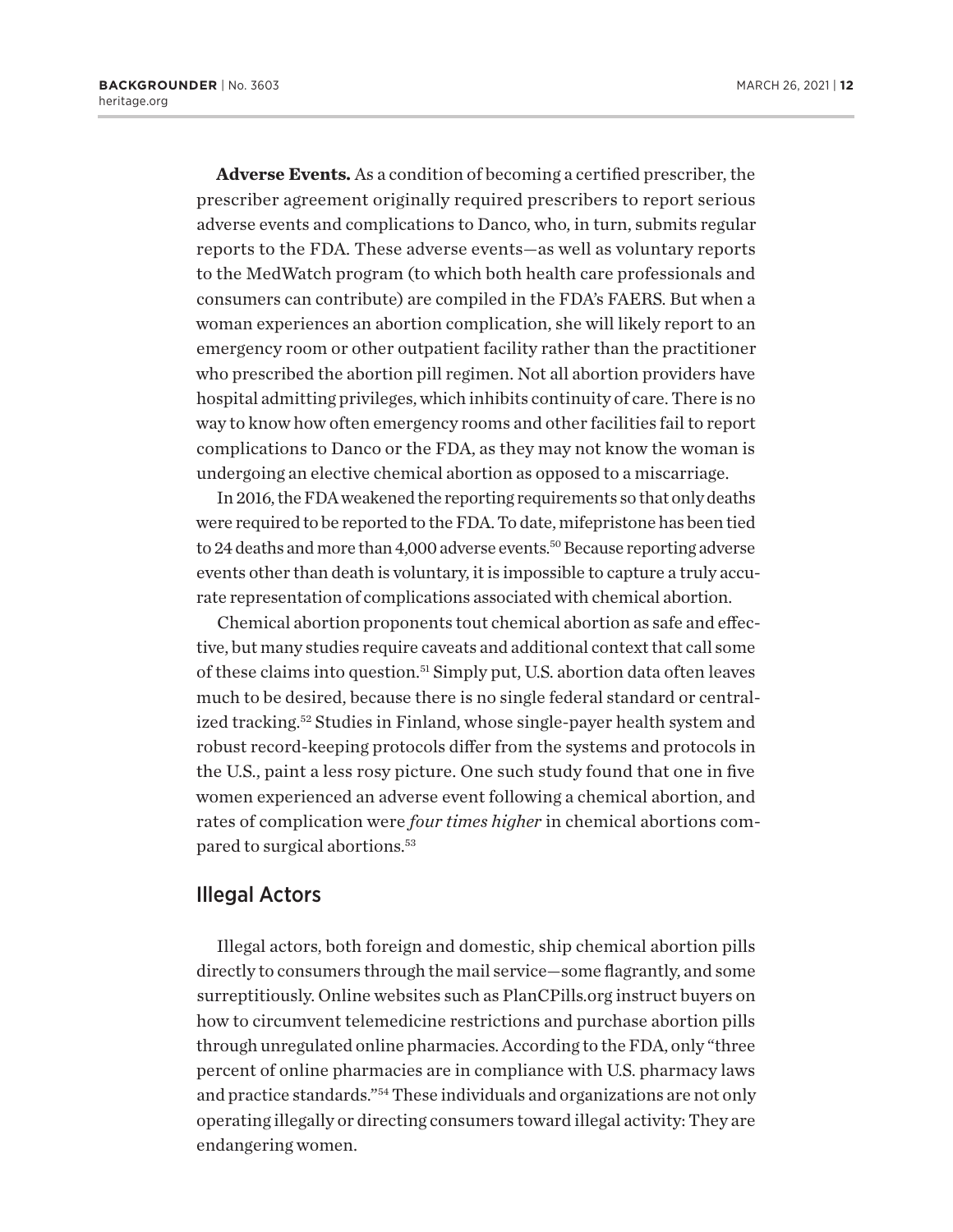<span id="page-12-0"></span>Among the most well-known of these bad actors is a Netherlands-based doctor, Rebecca Gomperts, who is not licensed to practice medicine in the United States. Gomperts operates AidAccess, an Internet-based service that prescribes misbranded and unapproved abortion pills to women in the United States.<sup>[55](#page-20-0)</sup>

These drugs, which, according to Gomperts, come from India,<sup>56</sup> are not approved for use in the U.S. The FDA webpage for Mifeprex/mifepristone contains a prominent warning that consumers should not purchase the drug over the Internet because its use in the United States is only allowed under the heightened REMS restrictions, and "drugs purchased from foreign Internet sources are not the FDA-approved versions of the drugs, and they are not subject to FDA-regulated manufacturing controls or FDA inspection of manufacturing facilities."[57](#page-20-0)

In 2019 the FDA sent a warning letter<sup>58</sup> to AidAccess stating that the organization introduced misbranded and unapproved drugs into interstate commerce in violation of the Federal Food, Drug, and Cosmetic Act,[59](#page-20-0) and demanding that the website immediately cease such activity. AidAccess fired back, defiantly alleging that the FDA was violating Gomperts' patients' consti-tutional rights by restricting their access to abortion.<sup>[60](#page-20-0)</sup> AidAccess then filed a complaint in the District of Idaho asking the court to prevent the FDA from taking action against them—and made sweeping declarations that a host of U.S. laws violated Gomperts' patients' constitutional rights.<sup>61</sup> The FDA requested that the complaint be dismissed on a number of administrative and standing grounds, noting that interfering with Gomperts' patients' ability to obtain unapproved versions of abortion pills is not the same thing as interfering with her patients' right to obtain an abortion.<sup>62</sup> In July 2020, the court sided with the FDA and dismissed the Gomperts complaint. But AidAccess continues to operate in flagrant violation of U.S. law, and the FDA has not, to date, publicly followed up with any additional action since the 2019 warning letter.

Individual bad actors threaten women's health and safety as well. In July 2020, Ursula Wing of New York was fined and sentenced to two years of probation for illegally purchasing abortion pills from abroad and then selling them to people in the United States. She operated a website that purported to sell jewelry, and repackaged wholesale abortion pills sourced in India into individual quantities to send to purchasers in the United States. She shipped jewelry items in shipping envelopes with a hidden panel containing the abortion pills.<sup>63</sup>

By selling misbranded medication to individuals without a prescription or license to do so, Wing put an untold number of women in danger. She could not verify the gestation of an alleged pregnancy, rule out ectopic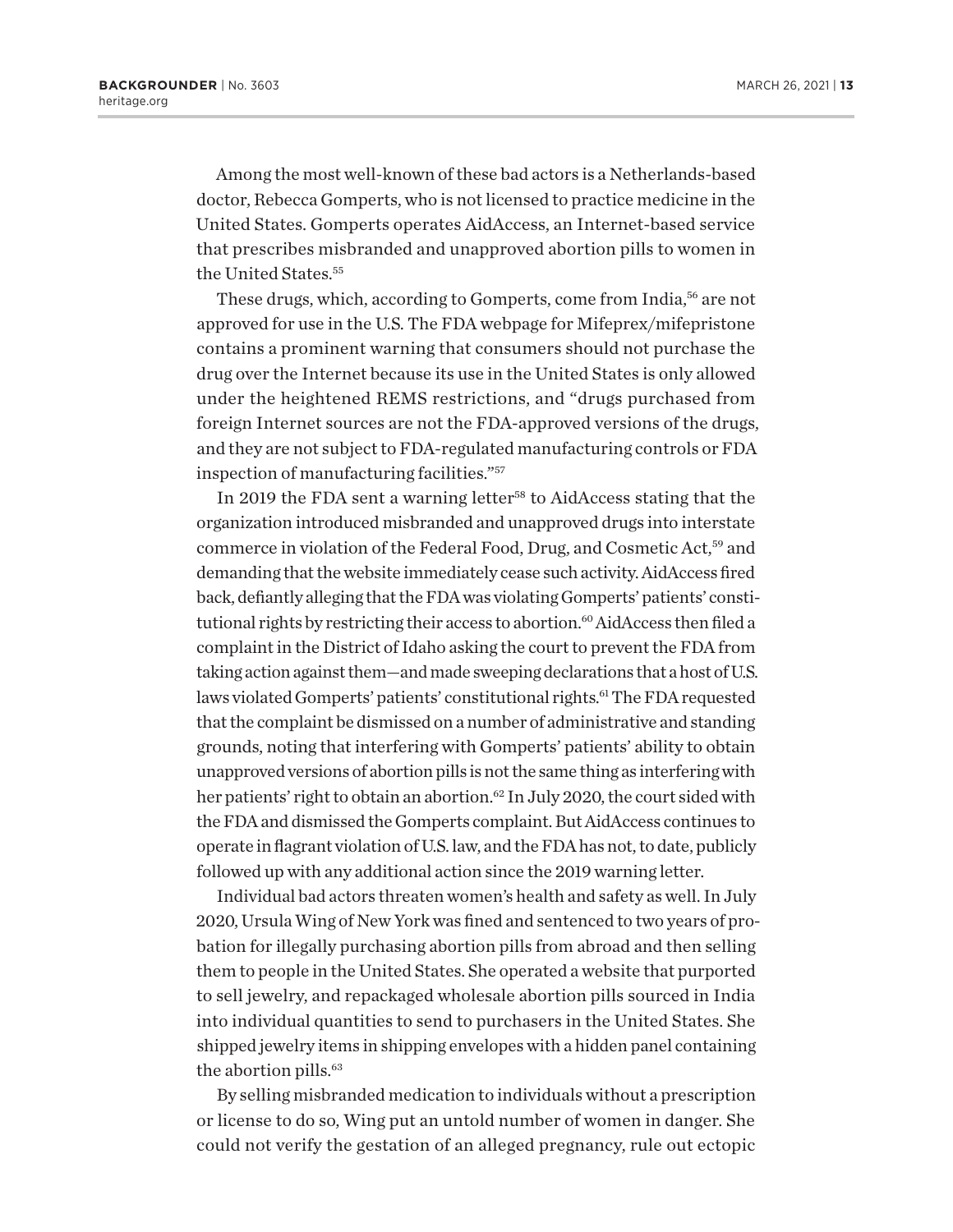<span id="page-13-0"></span>pregnancy, or conduct any of the other verifications that an evaluation by a qualified medical provider should assess. Furthermore, she did not verify to whom she was shipping pills. In fact, one of Wing's customers was a Wisconsin man who purchased the abortion pills from Wing and secretly crushed them up in his girlfriend's drink in an attempt to abort their 21-week-old unborn child. He faces charges of attempted homicide of an unborn child and illegal prescription drug delivery.<sup>64</sup>

A study published in *Contraception*, a journal with close ties to the abortion industry, documented the experience of purchasing abortion pills from 18 online pharmacy sites, then tested the composition of pills they received. None of these websites required proof of prescription, nor did they ask for information such as gestational age of pregnancy or information that would ascertain contraindications. Some pills contained very little of the advertised amount of misoprostol. Some packages arrived damaged, and many did not match the picture of the online advertisement. Perhaps most troubling for a drug with a track record that includes maternal death, none of the packages contained instructions. Though pills were purchased from a number of different websites, many were run by the same vendors, and some of the websites were no longer live by the time the study was published.

Despite these appalling findings, the study authors characterize the online abortion pill ordering process mildly as "suboptimal," but nevertheless, still concluded that some people "may consider self-sourcing pills from the internet to be a rational option.["65](#page-20-0) Two of the study's authors work for Gynuity, a pro-abortion research organization heavily involved with efforts to expand telemedicine abortion in the U.S.

#### Impact on the Abortion Landscape

The Guttmacher Institute's most recent Abortion Provider Census survey found that the number of facilities that provide abortions, including hospitals, clinics, and physician offices, declined 5 percent between 2014 and 2017.<sup>66</sup> Furthermore, the vast majority of private practice obstetricians and gynecologists do not perform abortions. Among those who do not perform abortions, only half are willing to refer patients elsewhere to obtain an abortion.[67](#page-20-0) But a Kaiser Family Foundation survey released prior to the abortion pill's FDA approval found that many health care practitioners who were opposed to or ineligible to provide surgical abortions would be interested in providing chemical abortions.<sup>[68](#page-20-0)</sup>

For the abortion industry, moving the procedure from the surgical realm to one in which a provider can simply prescribe a pill creates a perceived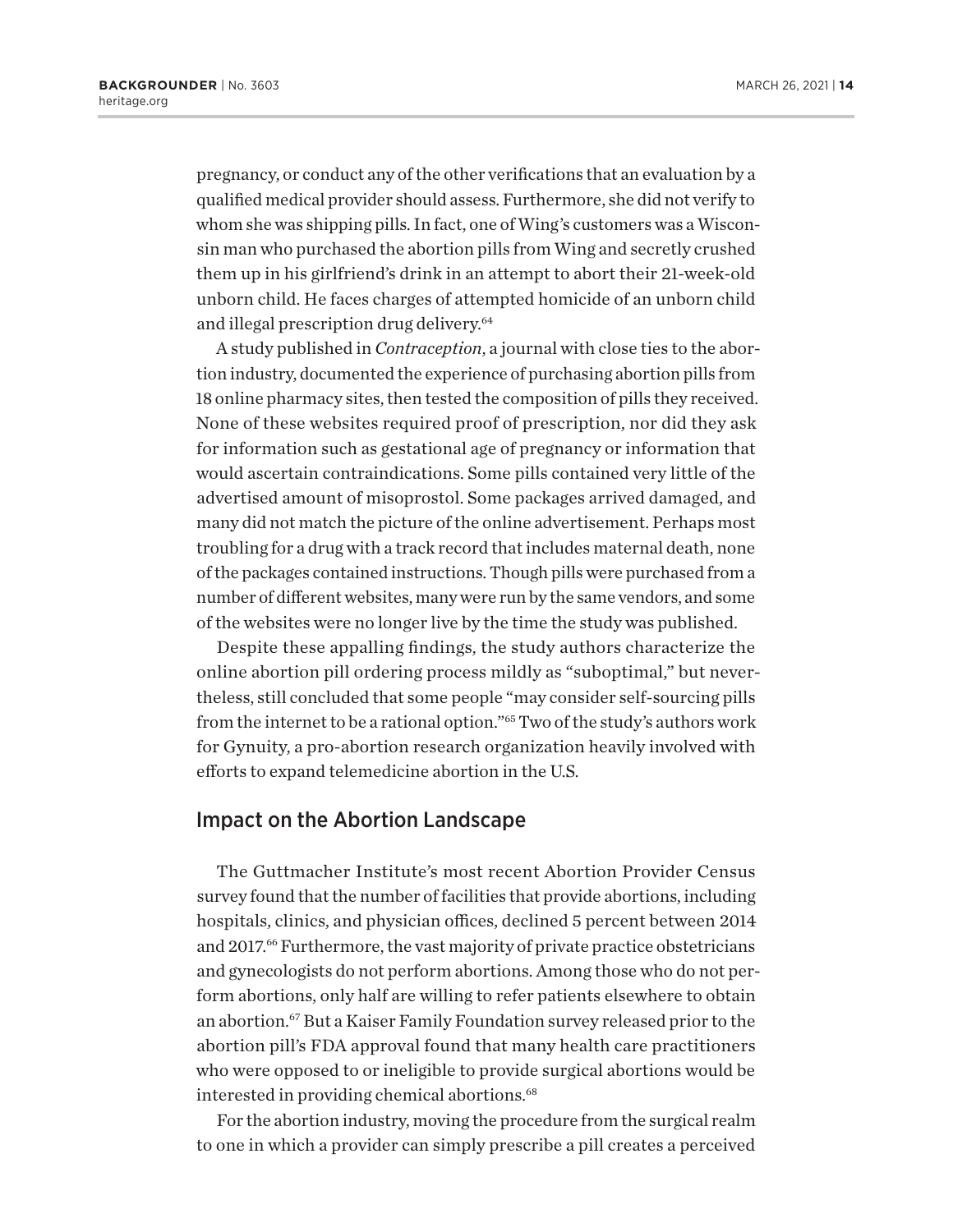<span id="page-14-0"></span>separation from the procedure itself, and can make the prospect of providing chemical abortion more acceptable than providing surgical abortions. Furthermore, where surgical abortions require specific resources such as training, facilities, and equipment, chemical abortion does not require the same level of investment on the part of providers.

**Chemical Abortion Reversal.** Conversely, the advent of chemical abortion has also led to some providers offering abortion pill reversal (APR).<sup>69</sup> APR is a protocol that uses periodic doses of progesterone to counteract the effect of mifepristone, which is a progesterone inhibitor.<sup>[70](#page-20-0)</sup> According to testimony of Dr. George Delgado, who published the first peer-reviewed article on the subject in 2012, hundreds of women have successfully given birth after pursuing APR to counteract the effect of mifepristone.<sup>[71](#page-20-0)</sup>

**From Surgical to Chemical.** The abortion pill has been a relative panacea for the abortion industry. Though the overall abortion rate has consistently declined in recent decades, chemical abortion has provided the industry with the ability to expand abortion by opening the door to involving more providers outside a traditional abortion business (like Planned Parenthood) and go beyond the limitations of a brick-and-mortar clinic through telemedicine services and the option for women to take the abortion pills in a home setting.

If the abortion lobby achieves its goal of weakening or eliminating the mifepristone REMS, the abortion landscape in America would look drastically different. Weakening the regulations could lead to an increase in the number of providers willing to prescribe the drug because specific certification requirements and dispensing restrictions would not be required by the prescribing practitioner. There is also the potential for an explosion of telemedicine abortion.

Under current REMS, some chemical abortion providers are offering a "hybrid" telemedicine process in which a woman goes to a practice that is able to stock mifepristone, then communicates with the prescribing provider off-site so that the practice can dispense the medication for her.[72](#page-20-0) The FDA is currently allowing an abortion pill telemedicine study to be conducted in a number of states that follow a more traditional telemedicine model and allow the abortion drugs to be sent to women directly via mail.<sup>[73](#page-20-0)</sup>

**Conscience Rights.** Should the FDA open the door to expand chemical abortion to additional channels—retail pharmacies, for example—conscience rights can be implicated. Current federal law provides for various conscience protections regarding abortion in the context of health care. For example, entities receiving certain federal funds, such as hospitals, cannot discriminate against a provider who refuses to perform or participate in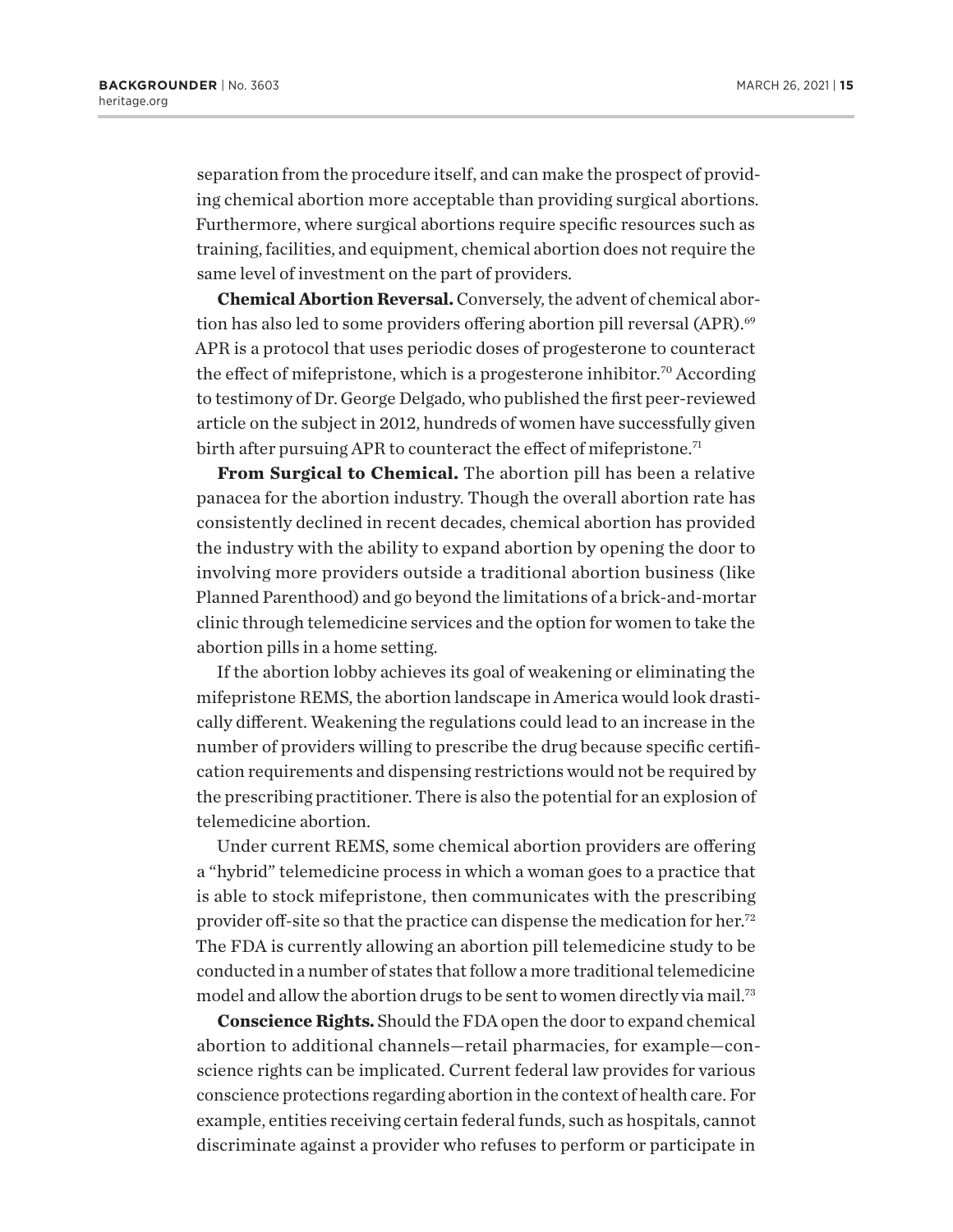<span id="page-15-0"></span>an abortion procedure.[74](#page-20-0) At the state level, varying degrees of conscience protection statutes in the health care space exist as well; according to the Guttmacher Institute, an abortion-rights research organization, 46 states provide for some sort of conscience protection for abortion services.

If regulations for chemical abortion drugs, specifically prescribing and dispensing them, were to be loosened or eliminated, individuals and entities could find themselves vulnerable, particularly pharmacists. Current conscience protections regarding abortion procedures were written with health care practitioners and institutions in mind—not necessarily pharmacists. Some states affirmatively require pharmacists to fill all prescriptions with no exceptions.<sup>75</sup> If chemical abortion drugs were ever expanded to additional retail settings, current conscience protection statutes might not provide adequate protection to objecting individuals and/or entities.

#### Recommendations

To protect women's health and safety, the federal government and state and federal policymakers should, at a minimum, ensure that policies are in place to robustly regulate chemical abortion drugs and provide for enforcement actions against bad actors.

At the federal level, steps should include, but are not limited to:

- **Strengthening the current REMS, including restrictions on what** practitioners may be qualified prescribers and returning to the pre-2016 gestational cutoff of 49 days gestation.
- <sup>l</sup> **Strengthening the FDA Adverse Events Reporting System process** by requiring that all adverse events—not just deaths—be reported and requiring all qualified prescribers to report directly to the FDA rather than the abortion pill manufacturer.
- **Taking decisive action at relevant agencies** to prevent international actors from shipping chemical abortion drugs to women in the United States for distribution and prosecuting those who fail to comply with the law.
- **Requiring transparency** about where Danco and GenBioPro's U.S.-bound abortion pills are manufactured, and ensure that manufacturing facilities are regularly inspected.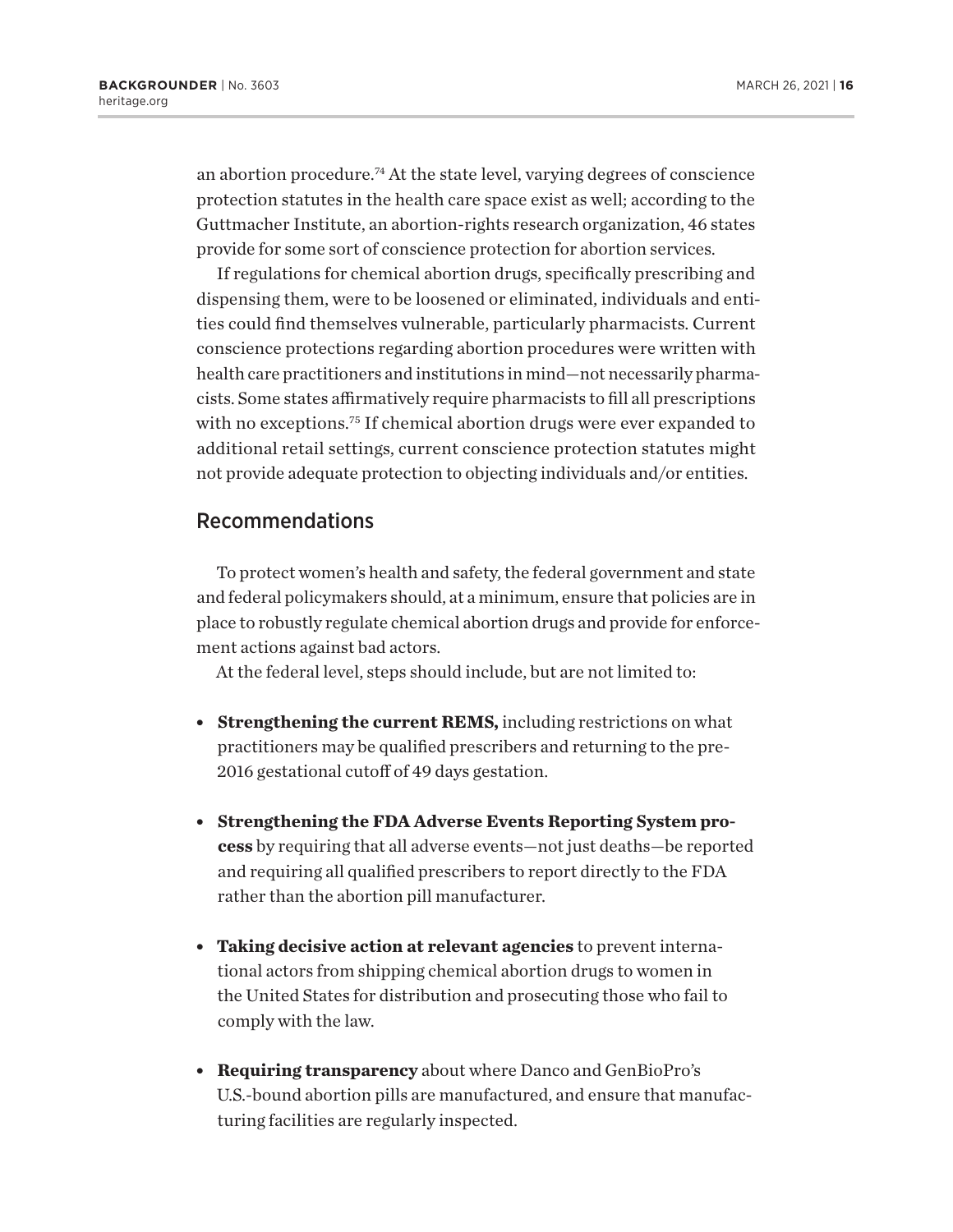<span id="page-16-0"></span><sup>l</sup> **Ending the dangerous abortion pill telemedicine trial** that is currently being conducted in a number of states. According to the trial's lead investigator, they are interested in exploring ways to circumvent state laws prohibiting telemedicine abortion.[76](#page-20-0)

Pro-abortion actors have aggressively called for the FDA weaken or remove the REMS and allow for telemedicine abortion and retail pharmacy dispensing. In the future, a presidential administration hostile to life could do the bidding of the abortion lobby.

In order to ensure that important protections remain in place even under a hostile presidential administration, state policymakers should enact policies to protect women and unborn children within their jurisdictions, including:

- <sup>l</sup> **Ensuring that women receive adequate informed consent prior to obtaining a chemical abortion**. From outlining health risks to sharing information about the availability of the abortion pill reversal protocol, states can provide women with the information they need to make a fully informed decision.
- **Regulating chemical abortion**, including bans on telemedicine abortion, heightened prescriber requirements, robust record-keeping and data collection, and other health and safety measures necessary to protect women in the absence of (or in addition to) federal requirements.
- <sup>l</sup> **Enacting policies aimed at preventing women from being coerced into an abortion** by an unsupportive partner or abuser. From signs in clinic waiting rooms, exam rooms, and bathrooms to laws criminalizing coercion, states can do more to protect women from obtaining an abortion under duress, which can be facilitated through chemical abortion.

### **Conclusion**

Chemical abortions subject women to serious health and safety risks. Despite its characterization by the abortion industry as an easy process, it "takes much longer, involves far more bleeding and pain, and complications occur four times more frequently from medical as compared to surgical abortions.["77](#page-20-0) Yet pro-abortion actors like Planned Parenthood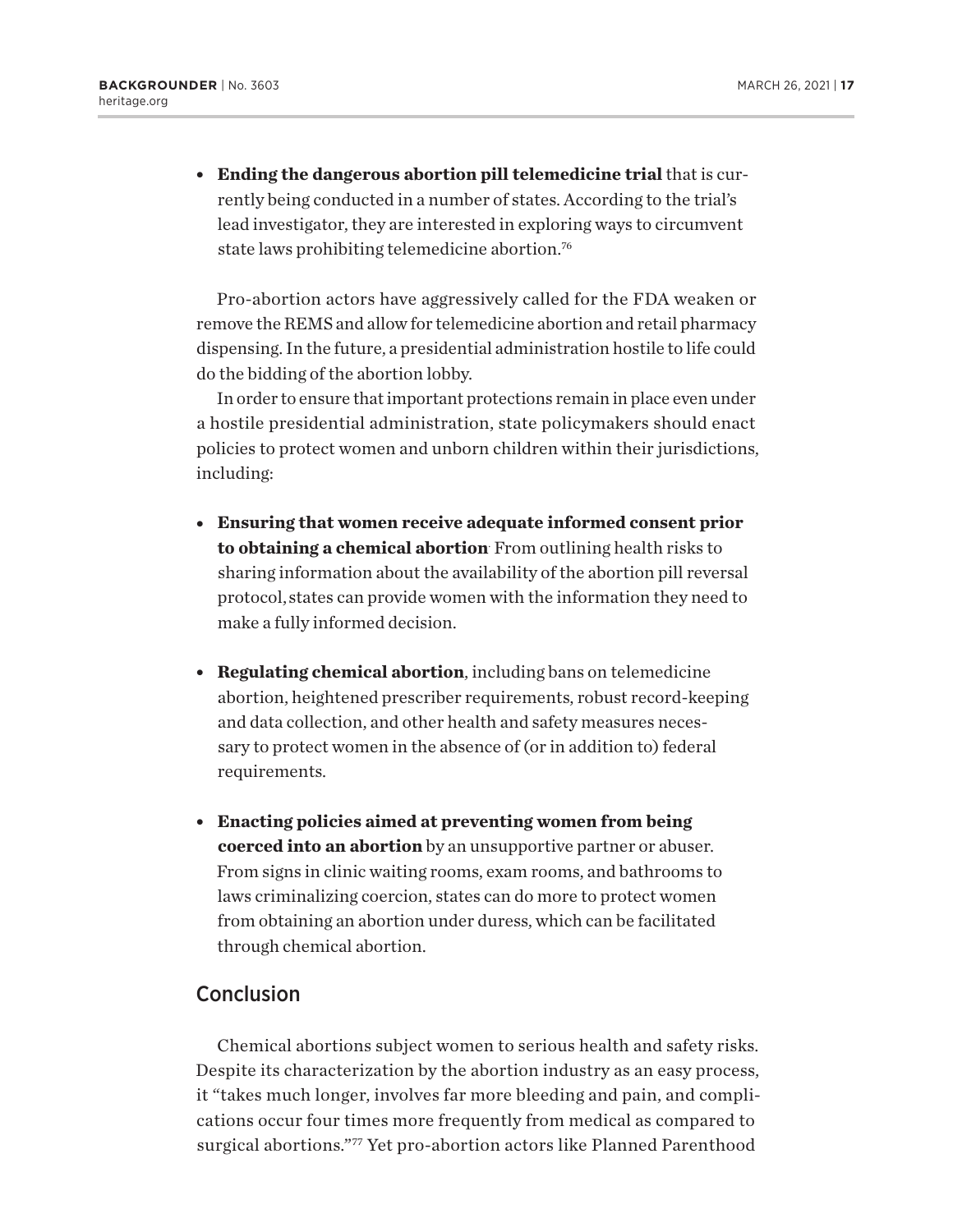and the American Civil Liberties Union are agitating in court, as well as the public policy sphere, to remove important FDA-imposed safety restrictions.

A presidential administration interested in expanding chemical abortion may make these FDA restrictions a thing of the past—endangering women and their unborn children in the process. Policymakers, particularly at the state level, must prepare for the increasing likelihood that the burden of protecting women from the dangerous chemical abortion pills falls on them.

Melanie Israel is Research Associate in the Richard and Helen DeVos Center for Religion and Civil Society, of the Institute for Family, Community, and Opportunity, at The Heritage Foundation.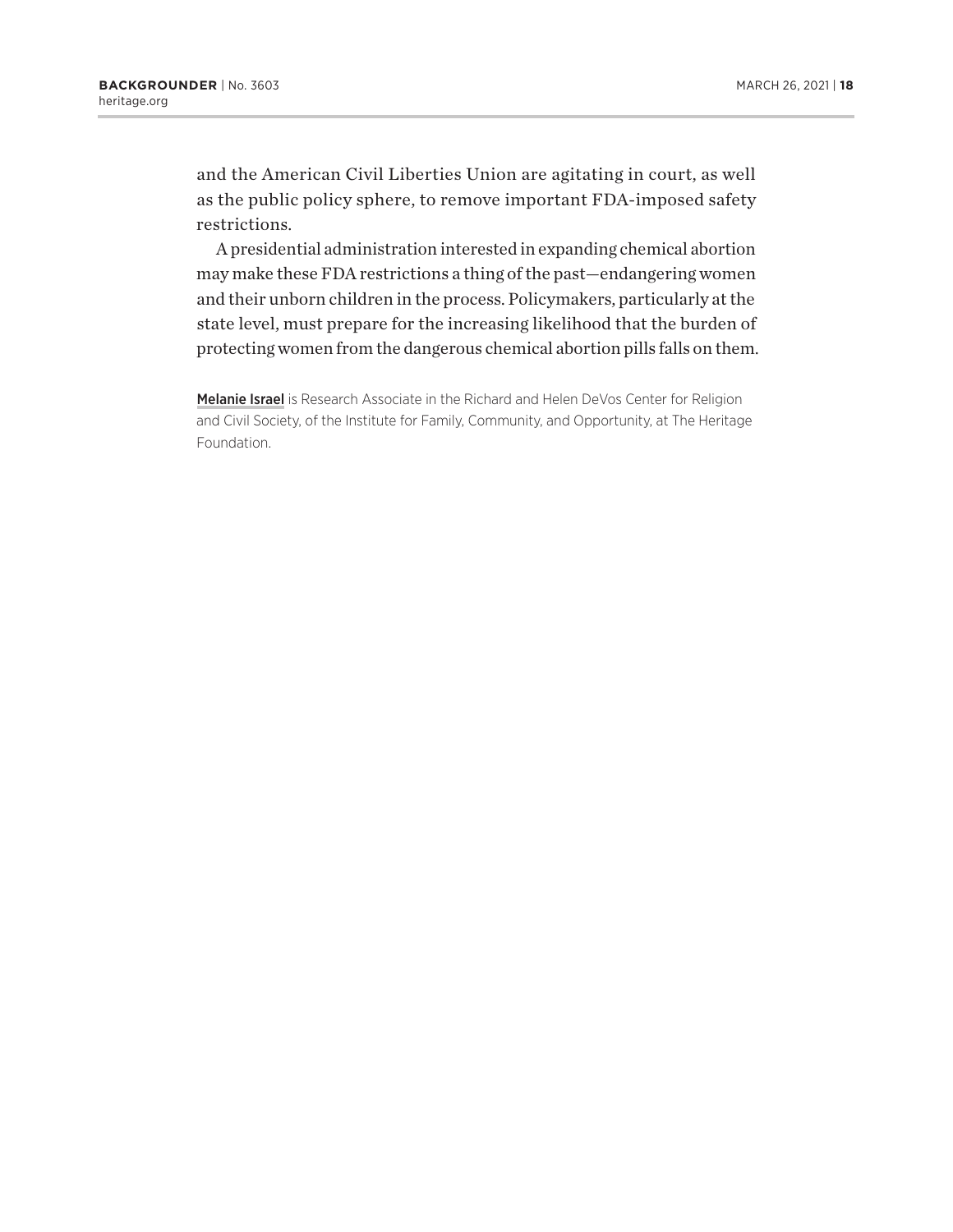## <span id="page-18-0"></span>**Endnotes**

- [1.](#page-0-0) Julian Guthrie, "Monty Patterson Learns About RU-486 the Hard Way," SFGate, December 5, 2011, [https://www.sfgate.com/entertainment/article/Mo](https://www.sfgate.com/entertainment/article/Monty-Patterson-learns-about-RU-486-the-hard-way-2345757.php) [nty-Patterson-learns-about-RU-486-the-hard-way-2345757.php](https://www.sfgate.com/entertainment/article/Monty-Patterson-learns-about-RU-486-the-hard-way-2345757.php) (accessed March 3, 2021).
- [2.](#page-1-0) "RU-486: Demonstrating a Low Standard for Women's Health?" hearing before the Subcommittee on Criminal Justice, Drug Policy, and Human Resources, Committee on Government Reform, U.S. House of Representatives, May 17, 2006, [https://www.congress.gov/109/chrg/CHRG-109hhrg313](https://www.congress.gov/109/chrg/CHRG-109hhrg31397/CHRG-109hhrg31397.pdf) [97/CHRG-109hhrg31397.pdf](https://www.congress.gov/109/chrg/CHRG-109hhrg31397/CHRG-109hhrg31397.pdf) (accessed March 3, 2021).
- [3.](#page-1-0) "Abortion Procedures: What You Need to Know," AbortionProcedures,<https://www.abortionprocedures.com/>(accessed March 16, 2021).
- [4.](#page-1-0) See, e.g., *Planned Parenthood Cincinnati Region v. Taft*, 459 F. Supp. 2d 626 (S.D. Oh. 2006), and Planned Parenthood, "The Abortion Pill," [https://](https://www.plannedparenthood.org/learn/abortion/the-abortion-pill) [www.plannedparenthood.org/learn/abortion/the-abortion-pill](https://www.plannedparenthood.org/learn/abortion/the-abortion-pill) (accessed March 12, 2021). Planned Parenthood freely advertises chemical abortion up to 77 days from the first day of the last menstrual period.
- [5](#page-1-0). U.S. House of Representatives, *The FDA and RU-486: Lowering the Standard for Women's Health*, Government Reform Committee, October 2006, p. 25, [https://aaplog.wildapricot.org/resources/Souder%20Comm.%20Rprt\\_RU-486\\_October%202006\\_converted%5b1%5d%20\(1\).pdf](https://aaplog.wildapricot.org/resources/Souder%20Comm.%20Rprt_RU-486_October%202006_converted%5b1%5d%20(1).pdf) (accessed March 3, 2021).
- [6](#page-1-0). Mifepristone, U.S. Post-Marketing Adverse Events Summary through 12/31/2018, United States Food and Drug Administration, [https://www.fda.gov](https://www.fda.gov/media/112118/download) [/media/112118/download](https://www.fda.gov/media/112118/download) (accessed March 19, 2021).
- [7](#page-2-0). Ibid.
- [8](#page-2-0). Katherine Kortsmit et al., "Abortion Surveillance: United States, 2018," *Morbidity and Mortality Weekly Report*: *Surveillance Summaries*, Vol. 69, No. 7 (November 27, 2020), <https://www.cdc.gov/mmwr/volumes/69/ss/ss6907a1.htm>(accessed March 3, 2021).
- [9](#page-2-0). Megan K. Donovan, "Self-Managed Medication Abortion: Expanding the Available Options for U.S. Abortion Care," *Guttmacher Policy Review*, Vol. 21 (October 17, 2018),<https://www.guttmacher.org/gpr/2018/10/self-managed-medication-abortion-expanding-available-options-us-abortion-care> (accessed March 3, 2021).
- [10.](#page-2-0) Chuck Donovan and Rebecca Gonzales, "Abortion Reporting: Toward a Better National Standard," The Charlotte Lozier Institute America *Reports Series*, Issue 12 (August 2016), [https://s27589.pcdn.co/wp-content/uploads/2016/08/Abortion-Reporting-Toward-a-Better-National-Standard-FINAL](https://s27589.pcdn.co/wp-content/uploads/2016/08/Abortion-Reporting-Toward-a-Better-National-Standard-FINAL.pdf) [.pdf](https://s27589.pcdn.co/wp-content/uploads/2016/08/Abortion-Reporting-Toward-a-Better-National-Standard-FINAL.pdf) (accessed March 3, 2021).
- [11.](#page-2-0) Steven Greenhouse, "A New Pill, A Fierce Battle," *New York Times Magazine*, February 12, 1989, [https://www.nytimes.com/1989/02/12/magazine](https://www.nytimes.com/1989/02/12/magazine/a-new-pill-a-fierce-battle.html) [/a-new-pill-a-fierce-battle.html](https://www.nytimes.com/1989/02/12/magazine/a-new-pill-a-fierce-battle.html) (accessed March 3, 2021).
- [12.](#page-2-0) Alexander Dorozynski, "Boycott Threat Forces French Company to Abandon RU486," *British Medical Journal*, Vol. 314 (April 19, 1997), p. 1150, [https://](https://www.ncbi.nlm.nih.gov/pmc/articles/PMC2126515/pdf/9146386.pdf) [www.ncbi.nlm.nih.gov/pmc/articles/PMC2126515/pdf/9146386.pdf](https://www.ncbi.nlm.nih.gov/pmc/articles/PMC2126515/pdf/9146386.pdf) (accessed March 3, 2021).
- [13.](#page-3-0) R. Alta Charo, "A Political History of RU-486," in Kathi E. Hanna, ed., *Biomedical Politics* (Washington, DC: National Academies Press, 1991), [https://](https://www.ncbi.nlm.nih.gov/books/NBK234199/) [www.ncbi.nlm.nih.gov/books/NBK234199/](https://www.ncbi.nlm.nih.gov/books/NBK234199/) (accessed March 3, 2021).
- [14.](#page-3-0) U.S. House of Representatives, *The FDA and RU-486: Lowering the Standard for Women's Health*.
- [15.](#page-3-0) Warren E. Leary, "Maker of Abortion Pill Reaches Licensing Pact with U.S. Group," *New York Times*, April 21, 1993, [https://www.nytimes.com/1993/04](https://www.nytimes.com/1993/04/21/us/maker-of-abortion-pill-reaches-licensing-pact-with-us-group.html) [/21/us/maker-of-abortion-pill-reaches-licensing-pact-with-us-group.html](https://www.nytimes.com/1993/04/21/us/maker-of-abortion-pill-reaches-licensing-pact-with-us-group.html) (accessed March 3, 2021).
- [16.](#page-3-0) Judicial Watch, "A Judicial Watch Special Report: The Clinton RU-486 Files," April 26, 2006, Tab A, [https://www.judicialwatch.org/archive/2006/jw](https://www.judicialwatch.org/archive/2006/jw-ru486-report.pdf) [-ru486-report.pdf](https://www.judicialwatch.org/archive/2006/jw-ru486-report.pdf) (accessed March 3, 2021).
- [17.](#page-4-0) Ibid., Tab E.
- [18.](#page-5-0) Judith A. Johnson, "Abortion: Termination of Early Pregnancy with RU-486 (Mifepristone)," Congressional Research Service *Report for Congress*, February 23, 2001, [https://www.everycrsreport.com/files/20010223\\_RL30866\\_c6c423f682c56ed7c586755595c02d5202ddf6bd.pdf](https://www.everycrsreport.com/files/20010223_RL30866_c6c423f682c56ed7c586755595c02d5202ddf6bd.pdf) (accessed March 3, 2021).
- [19.](#page-5-0) Katharine Q. Seelye, "Accord Opens Way for Abortion Pill in U.S. in Two Years," *New York Times*, May 17, 1994, [https://www.nytimes.com/1994/05/17](https://www.nytimes.com/1994/05/17/us/accord-opens-way-for-abortion-pill-in-us-in-2-years.html) [/us/accord-opens-way-for-abortion-pill-in-us-in-2-years.html](https://www.nytimes.com/1994/05/17/us/accord-opens-way-for-abortion-pill-in-us-in-2-years.html) (accessed March 3, 2021).
- [20.](#page-5-0) Johnson, "Abortion: Termination of Early Pregnancy with RU-486 (Mifepristone)."
- [21.](#page-5-0) Government Accountability Office, *Approval and Oversight of the Drug Mifeprex*, GAO–08–751, August 2008, p. 18, [https://www.gao.gov/assets/gao](https://www.gao.gov/assets/gao-08-751.pdf) [-08-751.pdf](https://www.gao.gov/assets/gao-08-751.pdf) (accessed March 16, 2021)
- [22.](#page-5-0) "FDA Panel Finds Mifepristone Safe and Effective," *Reproductive Freedom News*, Vol. 5, No. 13 (1996), pp. 7–8, [https://pubmed.ncbi.nlm.nih.gov/12347](https://pubmed.ncbi.nlm.nih.gov/12347288/) [288/](https://pubmed.ncbi.nlm.nih.gov/12347288/) (accessed March 3, 2021).
- [23.](#page-5-0) Government Accountability Office, *Approval and Oversight of the Drug Mifeprex*, p. 18.
- [24.](#page-6-0) Melody Petersen, "Abortion Pill Distributor Energized by New Mission," *New York Times*, September 30, 2000, [https://www.nytimes.com/2000/09](https://www.nytimes.com/2000/09/30/us/abortion-pill-distributor-energized-by-new-mission.html) [/30/us/abortion-pill-distributor-energized-by-new-mission.html](https://www.nytimes.com/2000/09/30/us/abortion-pill-distributor-energized-by-new-mission.html) (accessed March 3, 2021).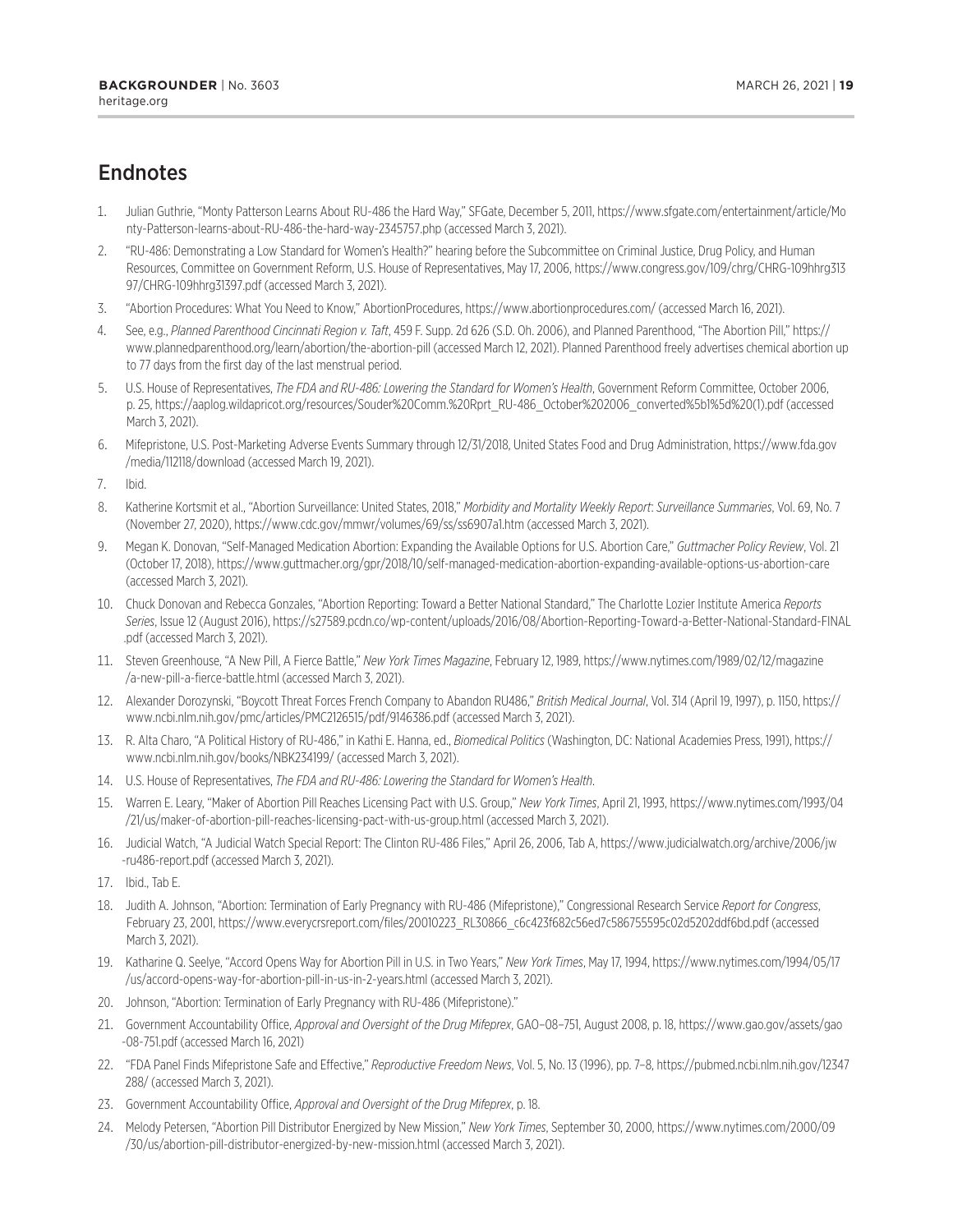- <span id="page-19-0"></span>[25](#page-6-0). Johnson, "Abortion: Termination of Early Pregnancy with RU-486 (Mifepristone)."
- [26](#page-6-0). Government Accountability Office, *Approval and Oversight of the Drug Mifeprex*.
- [27](#page-6-0). 21 Code of Federal Regulations § 314.500–560 (2020). Subpart H "applies to certain new drug products that have been studied for their safety and effectiveness in treating serious or life-threatening illnesses and that provide meaningful therapeutic benefit to patients over existing treatments (e.g., ability to treat patients unresponsive to, or intolerant of, available therapy, or improved patient response over available therapy)."
- [28](#page-6-0). Sheryl Gay Stolber, "F.D.A. Adds Hurdles in Approval of Abortion Pill," *New York Times*, June 8, 2000, [https://www.nytimes.com/2000/06/08/us/fda](https://www.nytimes.com/2000/06/08/us/fda-adds-hurdles-in-approval-of-abortion-pill.html) [-adds-hurdles-in-approval-of-abortion-pill.html](https://www.nytimes.com/2000/06/08/us/fda-adds-hurdles-in-approval-of-abortion-pill.html) (accessed March 3, 2021).
- [29](#page-7-0). Rachel Zimmerman and Sarah Lueck, "Abortion-Rights Leaders Will Meet to Fight FDA Limits on RU-486," *Wall Street Journal*, June 13, 2020, [https://](https://www.wsj.com/articles/SB960849036532137478) [www.wsj.com/articles/SB960849036532137478](https://www.wsj.com/articles/SB960849036532137478) (accessed March 3, 2021).
- [30.](#page-7-0) Robert O'Harrow, Jr., "Drug's U.S. Marketer Remains Elusive," *Washington Post*, October 12, 2000, [https://www.washingtonpost.com/archive/politics](https://www.washingtonpost.com/archive/politics/2000/10/12/drugs-us-marketer-remains-elusive/8b7b732b-0f23-4c96-9051-714cd3d9f6f8/) [/2000/10/12/drugs-us-marketer-remains-elusive/8b7b732b-0f23-4c96-9051-714cd3d9f6f8/](https://www.washingtonpost.com/archive/politics/2000/10/12/drugs-us-marketer-remains-elusive/8b7b732b-0f23-4c96-9051-714cd3d9f6f8/) (accessed March 3, 2021).
- [31.](#page-7-0) Philip P. Pan, "Chinese to Make RU-486 for U.S.," *Washington Post*, October 12, 2000, [https://www.washingtonpost.com/archive/politics/2000/10/12](https://www.washingtonpost.com/archive/politics/2000/10/12/chinese-to-make-ru-486-for-us/97e37b0f-a6fd-41f5-8ce3-d2af86adea63/) [/chinese-to-make-ru-486-for-us/97e37b0f-a6fd-41f5-8ce3-d2af86adea63/](https://www.washingtonpost.com/archive/politics/2000/10/12/chinese-to-make-ru-486-for-us/97e37b0f-a6fd-41f5-8ce3-d2af86adea63/) (accessed March 3, 2021).
- [32.](#page-7-0) Rachel Zimmerman, "Chinese Firm Will Make Abortion Pill for U.S. Market as Partner with Danco," *Wall Street Journal*, [https://www.wsj.com/articles](https://www.wsj.com/articles/SB971392939523276337) [/SB971392939523276337](https://www.wsj.com/articles/SB971392939523276337) (accessed March 3, 2021).
- [33.](#page-7-0) U.S. Food and Drug Administration, Mifeprex approval letter, Center for Drug Evaluation and Research, NDA 20687, September 28, 2000, [https://www](https://www.accessdata.fda.gov/drugsatfda_docs/appletter/2000/20687appltr.htm) [.accessdata.fda.gov/drugsatfda\\_docs/appletter/2000/20687appltr.htm](https://www.accessdata.fda.gov/drugsatfda_docs/appletter/2000/20687appltr.htm) (accessed March 3, 2021).
- [34.](#page-7-0) U.S. Food and Drug Administration, "Approved Risk Evaluation and Mitigation Strategies (REMS)," [https://www.accessdata.fda.gov/scripts/cder/rems](https://www.accessdata.fda.gov/scripts/cder/rems/index.cfm?event=RemsData.page) [/index.cfm?event=RemsData.page](https://www.accessdata.fda.gov/scripts/cder/rems/index.cfm?event=RemsData.page) (accessed March 3, 2021).
- [35.](#page-8-0) U.S. Food and Drug Administration, "Risk Evaluation and Mitigation Strategy: Mifiprex" Center for Drug Evaluation and Research, June 8, 2011, [https://](https://www.accessdata.fda.gov/drugsatfda_docs/rems/Mifeprex_2011-06-08_REMS%20DOCUMENT.pdf) [www.accessdata.fda.gov/drugsatfda\\_docs/rems/Mifeprex\\_2011-06-08\\_REMS%20DOCUMENT.pdf](https://www.accessdata.fda.gov/drugsatfda_docs/rems/Mifeprex_2011-06-08_REMS%20DOCUMENT.pdf) (accessed March 3, 2021).
- [36.](#page-8-0) Center for Drug and Evaluation Research, "Summary Review," March 29, 2016, [https://www.accessdata.fda.gov/drugsatfda\\_docs/nda/2016/020687O](https://www.accessdata.fda.gov/drugsatfda_docs/nda/2016/020687Orig1s020SumR.pdf) [rig1s020SumR.pdf](https://www.accessdata.fda.gov/drugsatfda_docs/nda/2016/020687Orig1s020SumR.pdf) (accessed March 3, 2021).
- [37.](#page-8-0) Ibid.
- [38.](#page-8-0) U.S. Food and Drug Administration, "Mifeprex Prescriber Agreement Form," March 29, 2016, [https://www.accessdata.fda.gov/drugsatfda\\_docs/rems](https://www.accessdata.fda.gov/drugsatfda_docs/rems/Mifeprex_2016-03-29_Prescriber_Agreement_Form.pdf) [/Mifeprex\\_2016-03-29\\_Prescriber\\_Agreement\\_Form.pdf](https://www.accessdata.fda.gov/drugsatfda_docs/rems/Mifeprex_2016-03-29_Prescriber_Agreement_Form.pdf) (accessed March 3, 2021).
- [39.](#page-8-0) U.S. Food and Drug Administration, ANDA approval letter, April 11, 2019, [https://www.accessdata.fda.gov/drugsatfda\\_docs/appletter/2019/091178Ori](https://www.accessdata.fda.gov/drugsatfda_docs/appletter/2019/091178Orig1s000ltr.pdf) [g1s000ltr.pdf](https://www.accessdata.fda.gov/drugsatfda_docs/appletter/2019/091178Orig1s000ltr.pdf) (accessed March 3, 2021).
- [40.](#page-8-0) Heather D. Boonstra, "Medication Abortion Restrictions Burden Women and Providers—and Threaten U.S. Trend Toward Very Early Abortion," *Guttmacher Policy Review*, Vol. 16, No. 1 (March 19, 2013), [https://www.guttmacher.org/gpr/2013/03/medication-abortion-restrictions-burden-wom](https://www.guttmacher.org/gpr/2013/03/medication-abortion-restrictions-burden-women-and-providers-and-threaten-us-trend-toward) [en-and-providers-and-threaten-us-trend-toward](https://www.guttmacher.org/gpr/2013/03/medication-abortion-restrictions-burden-women-and-providers-and-threaten-us-trend-toward) (accessed March 3, 2021).
- [41.](#page-9-0) Government Accountability Office, *Approval and Oversight of the Drug Mifeprex*.
- [42.](#page-9-0) Rhonda Rowland and Michele Dula Baum, "Doctors Accuse Drug Maker of Limiting Abortion Pill," CNN, January 3, 2001, [http://edition.cnn.com/2001](http://edition.cnn.com/2001/HEALTH/women/01/03/abortion.pill/) [/HEALTH/women/01/03/abortion.pill/](http://edition.cnn.com/2001/HEALTH/women/01/03/abortion.pill/) (accessed March 3, 2021).
- [43.](#page-9-0) U.S. Food and Drug Administration, "Cytotec Misoprostol Tablets," February 28, 2018, [https://www.accessdata.fda.gov/drugsatfda\\_docs/label/2018/01](https://www.accessdata.fda.gov/drugsatfda_docs/label/2018/019268s051lbl.pdf) [9268s051lbl.pdf](https://www.accessdata.fda.gov/drugsatfda_docs/label/2018/019268s051lbl.pdf) (accessed March 3, 2021).
- [44.](#page-9-0) Ibid.
- [45.](#page-10-0) American Association of Pro-life Obstetricians and Gynecologists, "Practice Bulletin 8: Medical Management of Elective Induced Abortion," February 25, 2020,<https://aaplog.org/wp-content/uploads/2020/03/FINAL-PB-8-Medical-Management-of-Elective-Induced-Abortion.pdf> (accessed March 3, 2021).
- [46.](#page-10-0) American College of Obstetricians and Gynecologists, "The Rh Factor: How It Can Affect Your Pregnancy," [https://www.acog.org/womens-health/faqs](https://www.acog.org/womens-health/faqs/the-rh-factor-how-it-can-affect-your-pregnancy) [/the-rh-factor-how-it-can-affect-your-pregnancy](https://www.acog.org/womens-health/faqs/the-rh-factor-how-it-can-affect-your-pregnancy) (accessed March 3, 2021).
- [47.](#page-10-0) Ibid.
- [48.](#page-10-0) American College of Obstetricians and Gynecologists, "Practice Bulletin No. 181: Prevention of Rh D Alloimmunization," *Obstetrics & Gynecology*, Vol. 130, No. 2 (August 2017), [https://journals.lww.com/greenjournal/Fulltext/2017/08000/Practice\\_Bulletin\\_No\\_\\_181\\_\\_Prevention\\_of\\_Rh\\_D.54.aspx](https://journals.lww.com/greenjournal/Fulltext/2017/08000/Practice_Bulletin_No__181__Prevention_of_Rh_D.54.aspx) (accessed March 3, 2021).
- [49.](#page-10-0) Mark A Foster et al., "Foregoing Rh Testing and Anti-D Immunoglobulin for Women Presenting for Early Abortion: A Recommendation from the National Abortion Federation's Clinical Policies Committee," *Contraception* (March 10, 2019), [https://www.contraceptionjournal.org/article/S0010-782](https://www.contraceptionjournal.org/article/S0010-7824(19)30053-8/fulltext) [4\(19\)30053-8/fulltext](https://www.contraceptionjournal.org/article/S0010-7824(19)30053-8/fulltext) (accessed March 3, 2021).
- [50](#page-11-0). U.S. Food and Drug Administration, "Mifepristone U.S. Post-Marketing Adverse Events Summary Through 12/31/2018," [https://www.fda.gov/media/112](https://www.fda.gov/media/112118/download) [118/download](https://www.fda.gov/media/112118/download) (accessed March 3, 2021).